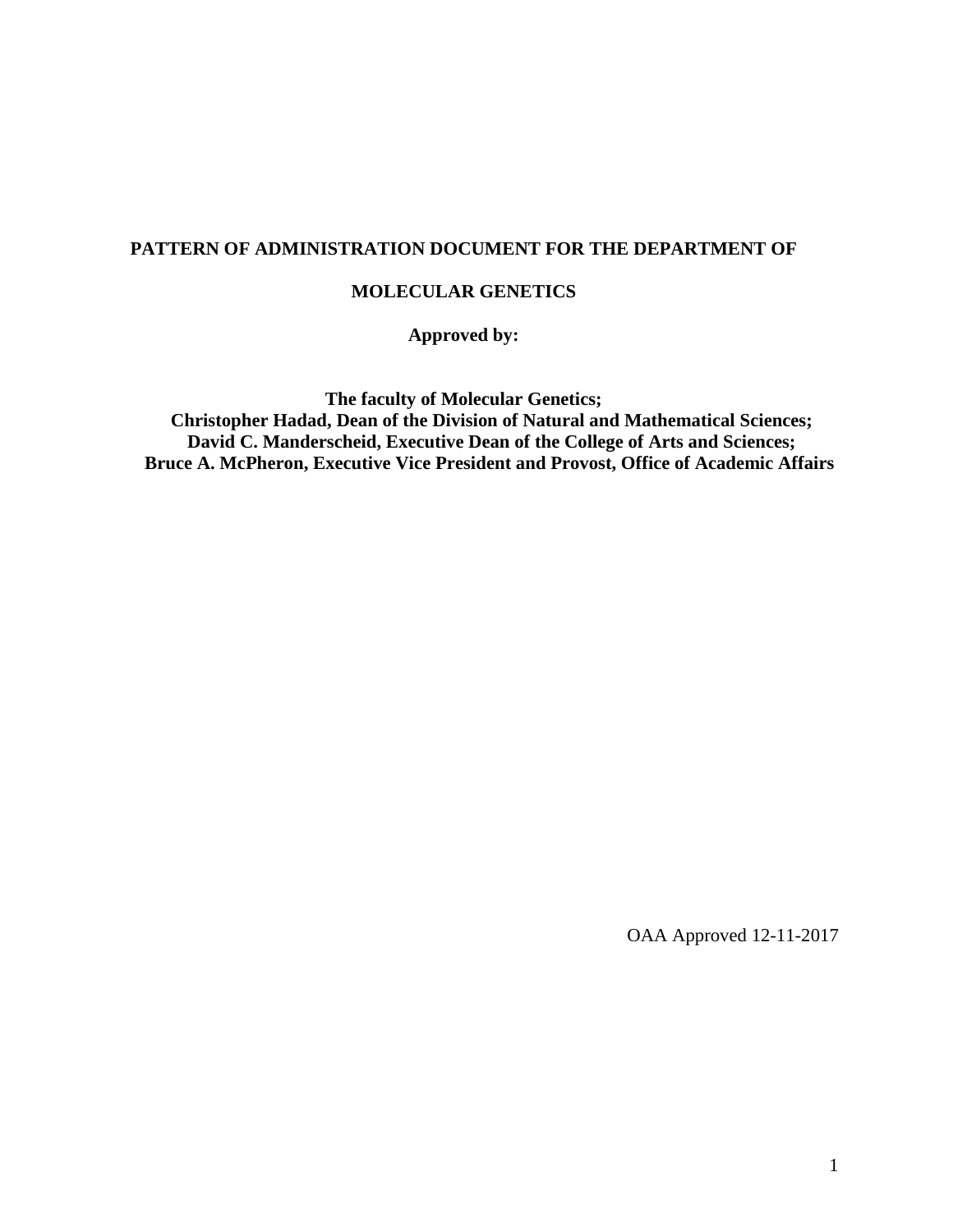# **TABLE OF CONTENTS**

|                                                                                                 | A.<br><b>B.</b><br>$\mathcal{C}$ .<br>D.<br>E.<br>F. |                                                                  |                      |
|-------------------------------------------------------------------------------------------------|------------------------------------------------------|------------------------------------------------------------------|----------------------|
|                                                                                                 | 1.<br>2.<br>3.<br>4.<br>5.<br>6.<br>7.<br>8.         |                                                                  | 9<br><sup>11</sup>   |
| 1.<br>$\cdots$ 15<br>3.<br>D. Mechanisms for Departure from Expected Average Levels of Activity |                                                      |                                                                  | 14<br>15<br>15<br>15 |
|                                                                                                 |                                                      |                                                                  | 16                   |
|                                                                                                 |                                                      | D. Department - Graduate School - Graduate Student Relationships | 16<br>17<br>17<br>18 |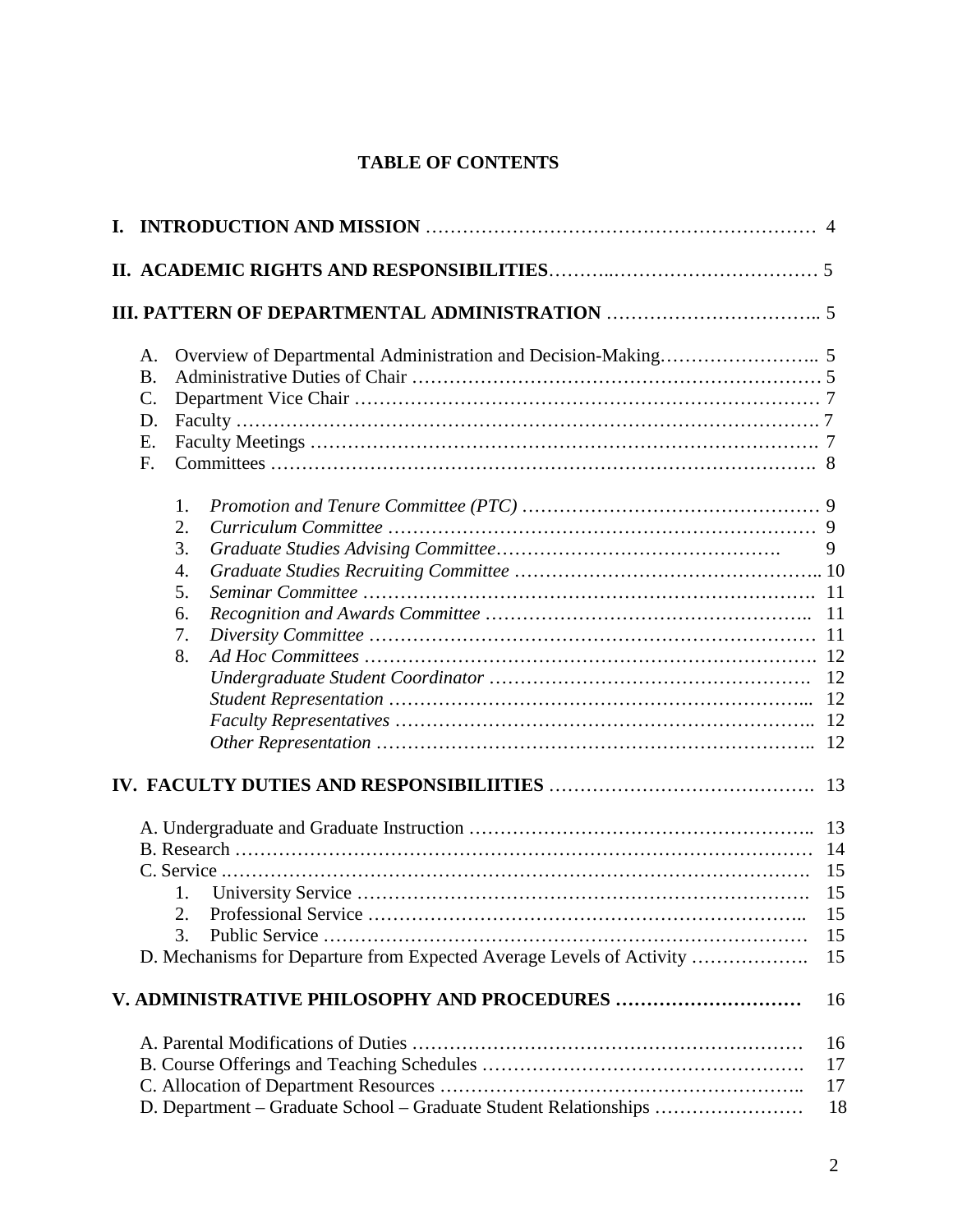|  | 3. |  |  |
|--|----|--|--|
|  |    |  |  |
|  |    |  |  |
|  |    |  |  |
|  |    |  |  |
|  |    |  |  |
|  | 2. |  |  |
|  |    |  |  |
|  |    |  |  |
|  | 5. |  |  |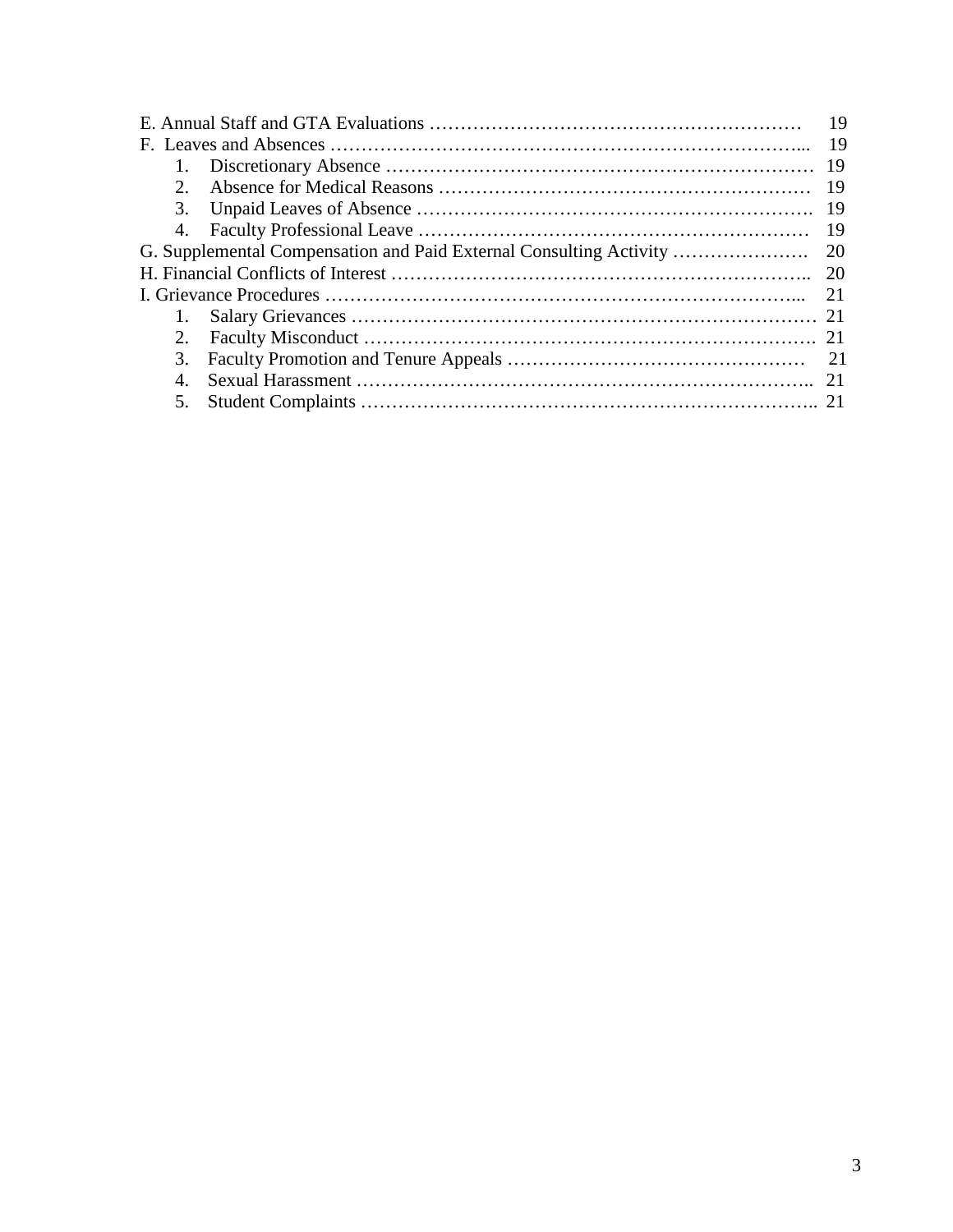### **I. INTRODUCTION AND DEPARTMENT MISSION**

**Introduction**: This document provides a brief description of the Department of Molecular Genetics (MOLGEN) as well as a description of its policies and procedures. It supplements the Rules of the University Faculty and other policies and procedures of the University to which the department and its faculty are subject. The latter rules, policies and procedures take precedence over statements in this document.

This Pattern of Administration (POA) is subject to continuing revision. It must be reviewed and either revised or reaffirmed on appointment or reappointment of the department chair. However, revisions may be made at any time subject to approval by the college office and the Office of Academic Affairs.

**Mission:** The missions of MOLGEN are formally designated as teaching, research, and service. The department is committed to providing an integrated approach to research and classroom and individualized instruction in molecular genetics. We aspire to use our knowledge and research and teaching expertise within the life sciences to serve the university, the professional community and the broader society in which we live.

The department provides education at the undergraduate and graduate levels in areas of classical genetics, biology, molecular biology, cell biology and developmental biology as well as allied areas that pertain to special topics of current faculty interest through a variety of programs including undergraduate courses in molecular genetics, plant, cell and molecular biology and the Center for Life Science Education (CLSE) and the graduate students in the MOLGEN graduate program and interdisciplinary graduate programs such as Molecular and Cellular and Developmental Biology (MCDB), Ohio State Biochemistry Program (OSBP), and the Biomedical Sciences Graduate Program. Education of students is addressed through formal lectures, seminar courses, laboratory exercises, tutorials, one-on-one or group discussions and demonstrations.

The research mission of the department is focused on the analysis of fundamentally important problems in genetics, molecular biology, cell biology and developmental biology using a broad array of research approaches encompassing disciplines of genetics, genomics, biochemistry, cell biology, development biochemistry, physiology and structure. The emphasis within the department is to exploit model organisms ranging from microbes to higher plants and animals to best make new discoveries and advance our understanding of how life forms work.

The service mission of the department encompasses all faculty activities that provide service to the department, The Ohio State University, other universities and scientific societies, private organizations, government agencies, the nation and humanity as a whole. Faculty members are committed to increasing public awareness of the importance of their research results and research focus areas by a variety of means, including publications, seminars and other informative public talk

s, and patent applications. In all such activities the faculty are committed to facilitating the impact of their research to best benefit society.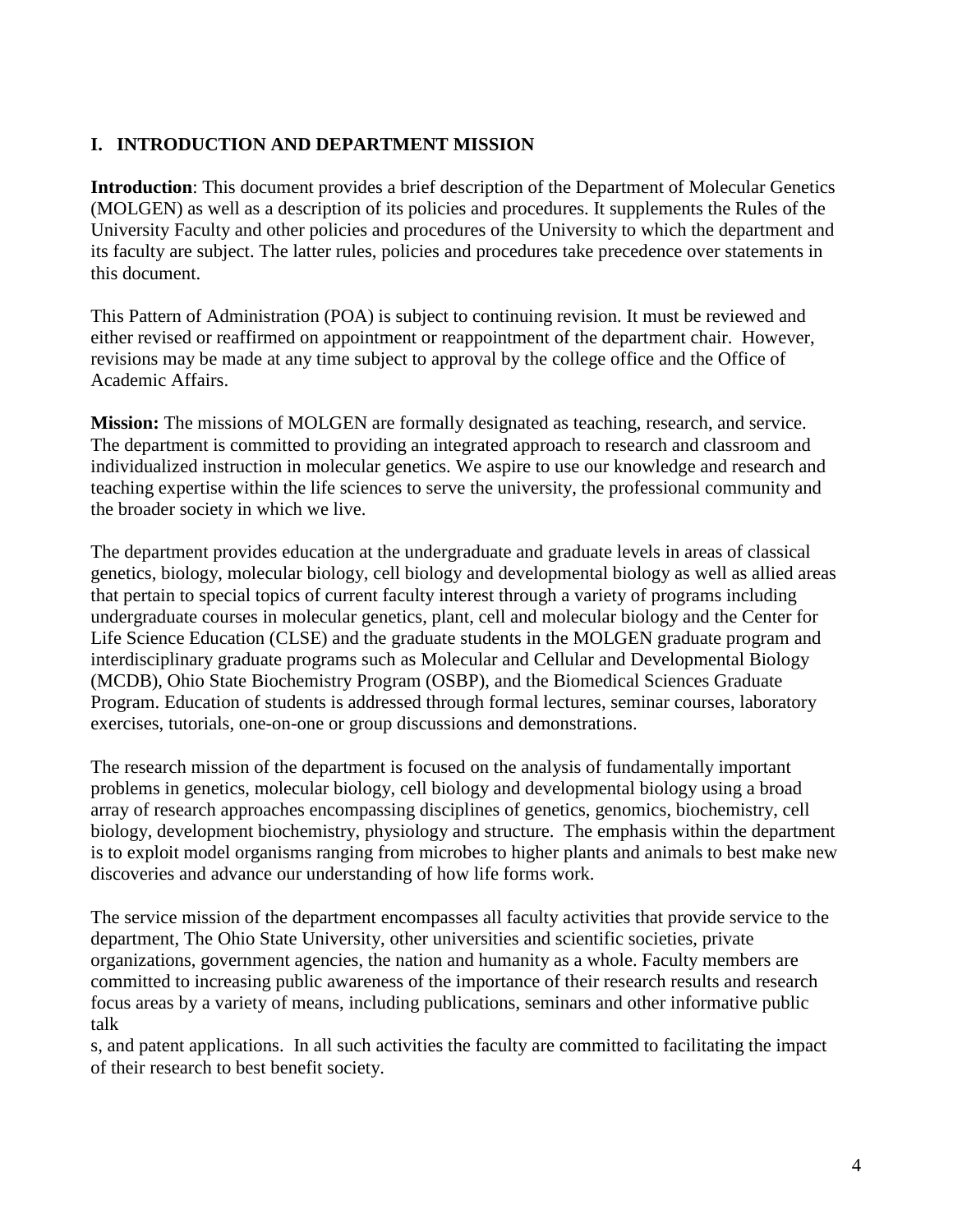The faculty continuously strive to improve the quality of their activities in the teaching, service and research arenas.

## **II. ACADEMIC RIGHTS AND RESPONSIBILITIES**

In April 2006, the university issued a reaffirmation of academic rights, responsibilities, and processes for addressing concerns. This statement can be found on the Office of Academic Affairs website, [http://oaa.osu.edu/rightsandresponsibilities.html.](http://oaa.osu.edu/rightsandresponsibilities.html)

# **III. PATTERN OF DEPARTMENTAL ADMINISTRATION**

# **A. Overview of Departmental Administration and Decision-Making**

Policy and program decisions are made in a number of ways: by the department faculty as a whole, by standing or special committees of the department, or by the chair. The nature and importance of any individual matter determines how it is addressed. Department governance proceeds on the general principle that the more important the matter to be decided, the more widespread the agreement on a decision needs to be. Open discussions, both formal and informal, constitute the primary means of reaching consensus on decisions of central importance.

Matters of the most fundamental importance are dealt with first in one of the standing or ad hoc committees and then in a full departmental meeting. This is the case, for example, for all important policy matters for which the chair will consult with the faculty as a whole. Such consideration will, whenever practicable, be undertaken at a meeting of the faculty as a whole. Matters of less importance or of a more specific nature may be decided by the committees themselves or by the chair. Any topic and related decision may be brought for review to a full departmental meeting by being placed on the meeting agenda by the department chair, the committees, or an individual member of the faculty.

# **B. Administrative Duties of the Chair**

The primary responsibilities of the chair are set forth in Faculty Rule 3335-3-35 (C) (https://trustees.osu.edu). This rule requires the chair to develop, in consultation with the faculty, a Pattern of Administration (POA) with specified minimum content. The rule, along with Faculty Rule 3335-6 also requires the chair to prepare, in consultation with the faculty, a document setting forth policies and procedures pertinent to promotion and tenure (the Appointments, Promotion and Tenure document; see http://oaa.osu.edu/handbook.html).

The duties of the chair of a department are as follows (from Faculty Rule 3335-3-35 C):

(1) To have general administrative responsibility for the department, subject to the approval of the dean of the college.

(2) To prepare, in consultation with the faculty, a pattern of administration (POA) document. This POA shall be made available to all present and prospective members of the faculty of the department, and a copy shall be deposited in the office of the dean of the college and in the office of the executive vice president and provost. This document shall be revised or reaffirmed at the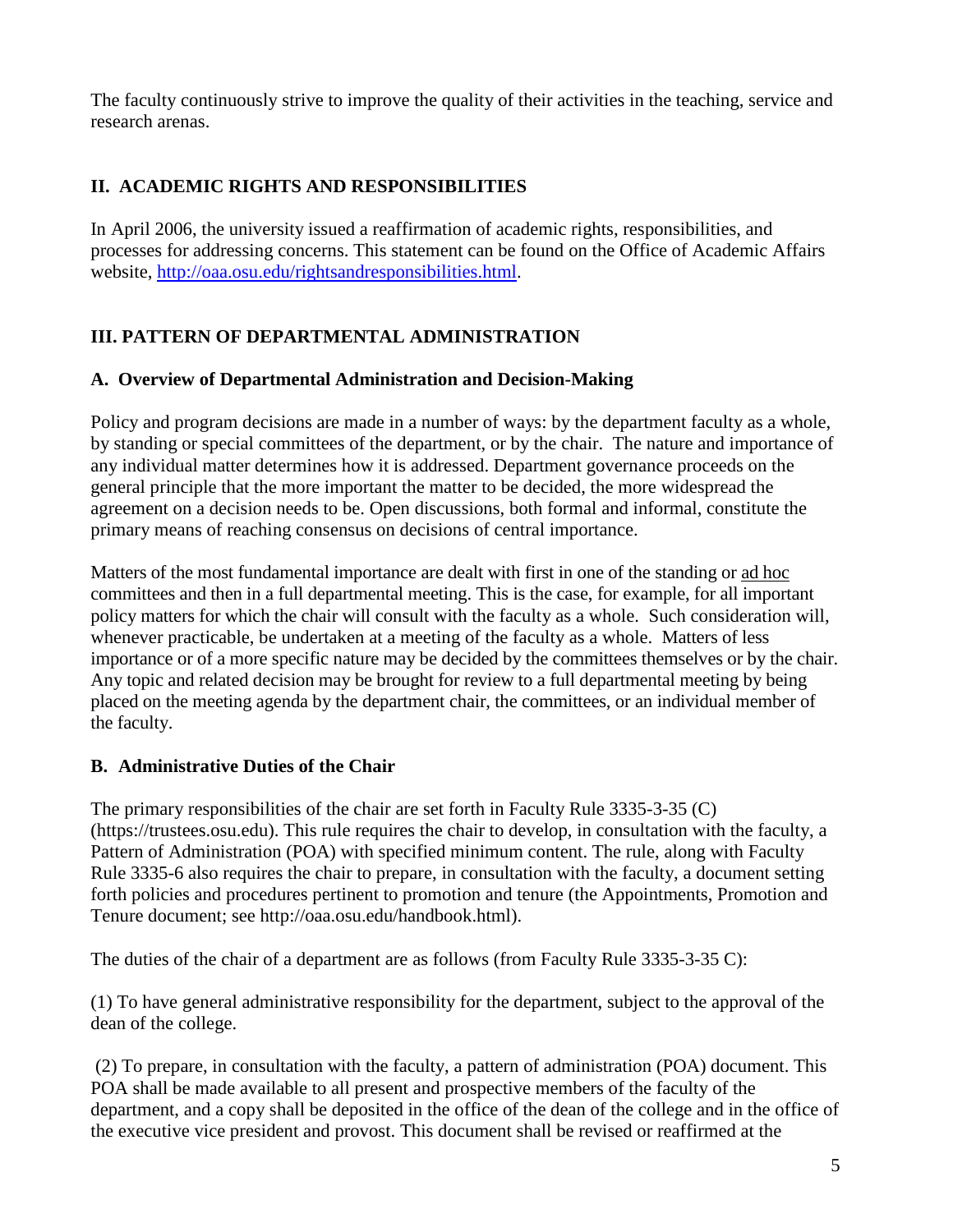beginning of each four-year term of the departmental chair.

(3) To prepare, after consultation with the faculty and in accordance with the pattern of departmental administration, a statement setting forth the criteria and procedures for appointments and dismissals, salary adjustments, promotions in rank, and matters affecting the tenure of the faculty. This document shall be revised or reaffirmed at the beginning of each four-year term of the departmental chair.

(4) To operate the business of the department with efficiency and dispatch.

(5) To plan with the members of the faculty and the dean of the college a progressive program.

(6) To evaluate continuously the instructional and administrative processes and lead in the study of methods of improving them.

(7) To evaluate faculty members periodically in accordance with criteria approved by the board of trustees and subject to instructions from the executive vice president and provost, and also according to such supplemental criteria as may be set up by the department.

(8) To inform faculty members when they receive their annual review of their right to review their primary personnel file maintained by their tenure initiation unit and to place in that file a response to any evaluation comment or other material in the file.

(9) To recommend to the dean of the college the appointment, promotion, dismissal, and tenure of members of the department faculty.

(10) To encourage research and educational investigations.

(11) To see that all faculty are offered the departmental privileges and responsibilities appropriate to their rank; and in general to lead in maintaining a high level of morale.

(12) To see that adequate supervision and training are given to those members of the faculty and staff who may need or benefit by such assistance.

(13) To prepare (after consultation with the faculty) annual budget recommendations for the consideration of the dean of the college.

(14) To promote improvement of instruction by providing for the evaluation of each course when offered, including written evaluation by students of the course and instructors, and periodic course review by the faculty.

Day-to-day responsibility for specific matters may be delegated to others, but the chair retains final responsibility and authority for all matters covered by this POA, subject when relevant to the approval of the dean, Office of Academic Affairs, and Board of Trustees.

Operational efficiency requires that the chair exercise a degree of autonomy in establishing and managing administrative processes. The articulation and achievement of department academic goals, however, is most successful when all faculty members participate in discussing and deciding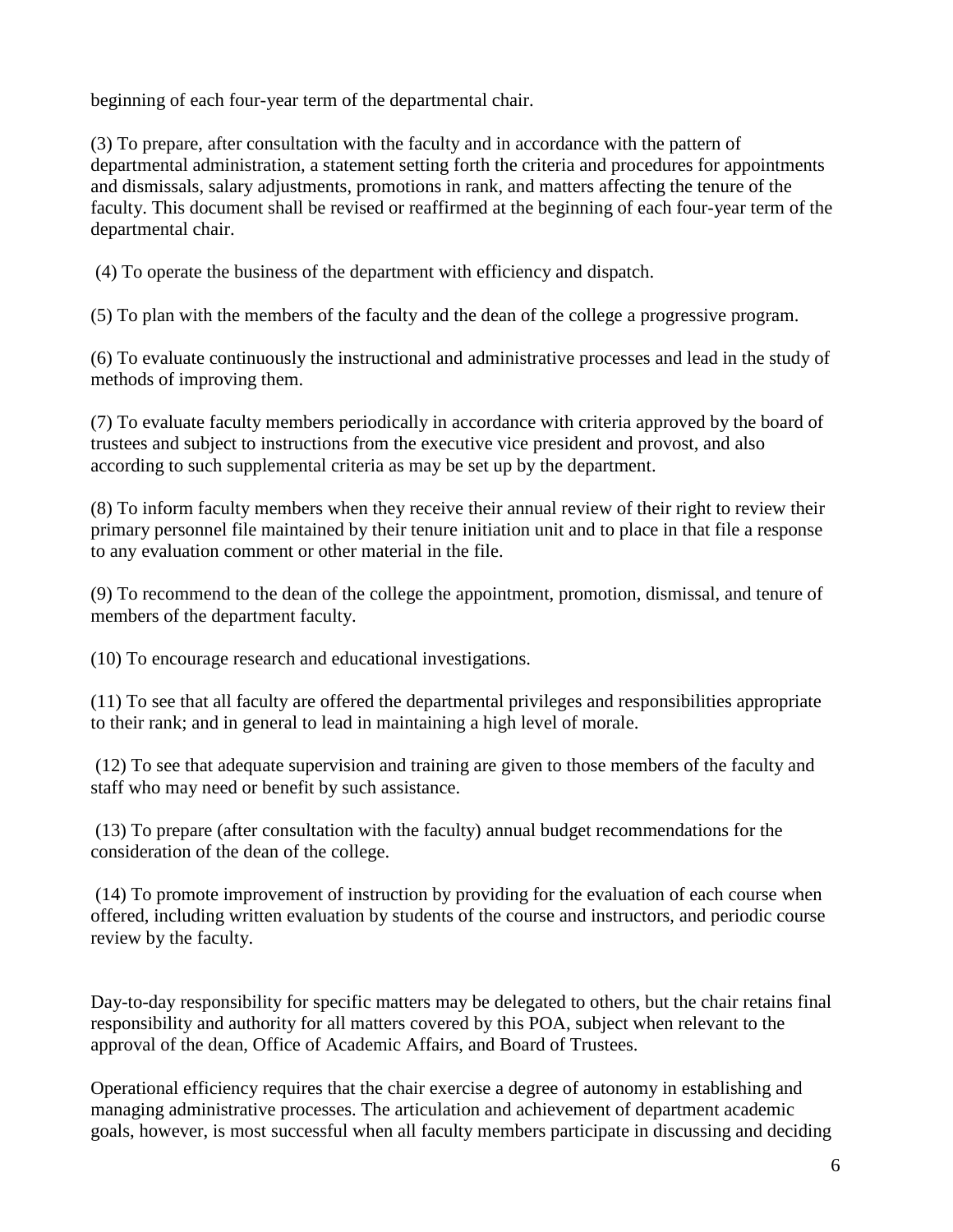matters of importance. The chair will therefore consult with the faculty on all educational and academic policy issues and will respect the principle of majority rule.

All consultations with departmental personnel, including discussions and votes on appointments, promotion and tenure reviews as well as issues brought up at faculty meetings are advisory to the chair. In all but exceptional cases, the majority opinion will determine the chair's recommendations. Should the chair elect to take an action not supported by a majority of the faculty, a rationale for doing so will be provided, and an opportunity for further discussion will be provided.

## **C. Department Vice Chair**

A vice chair will be chosen by the department chair from the senior ranks of the MOLGEN faculty. The vice chair will be compensated for this responsibility by an administrative supplement to his/her annual salary and by off duty pay support. The vice chair will assist the department chair in the responsibilities (1-4) above throughout the year as agreed upon by the department chair and vice chair. Throughout this document references to "Chair" include vice chair. At the discretion of the chair the responsibilities of the vice chair position may be shared by two faculty members.

### **D. Faculty**

Faculty Rule 3335-5-19 [\(https://trustees.osu.edu\)](https://trustees.osu.edu/) defines the types of faculty appointments possible at The Ohio State University and the rights and restrictions associated with each type of appointment. The department consists of those persons with titles of Professor, Associate Professor, Assistant Professor or Instructor with regular appointments of at least 20% FTE in MOLGEN or for whom MOLGEN is the tenure-initiating unit. Faculty with the titles of Professor, Associate Professor, Assistant Professor in MOLGEN generally hold tenured or tenure-eligible appointments; however, the department may have persons with these titles who are not tenured or tenure-eligible. This includes both Columbus campus and regional campus faculty.

Associated faculty are those persons with adjunct titles, visiting titles, and lecturer titles, and professors, associate professors, assistant professors and instructors who serve on appointments of less than 50% regular service to the university. By university rule, persons holding associated titles are not eligible for tenure and may not participate in promotion and tenure matters, but are otherwise voting members of the faculty.

Faculty with courtesy appointments in MOLGEN must hold tenured or tenure-eligible appointments in other tenure-initiating units on OSU campus. Courtesy appointments are not voting members of the faculty.

Detailed information about appointment criteria and procedures for the various faculty appointments may be found in the Department's Appointments, Promotion and Tenure (APT) document.

### **E. Faculty Meetings**

Faculty meetings are scheduled approximately once per month during the academic year. Faculty are informed in advance of the date, time, location and preliminary agenda. Additional meetings may be called as necessary if regular meetings are insufficient to deal with pending issues. All departmental faculty (tenure-track and associated) and emeriti are automatically invited to all faculty meetings. Other individuals may be invited when appropriate. Graduate student-elected representatives are also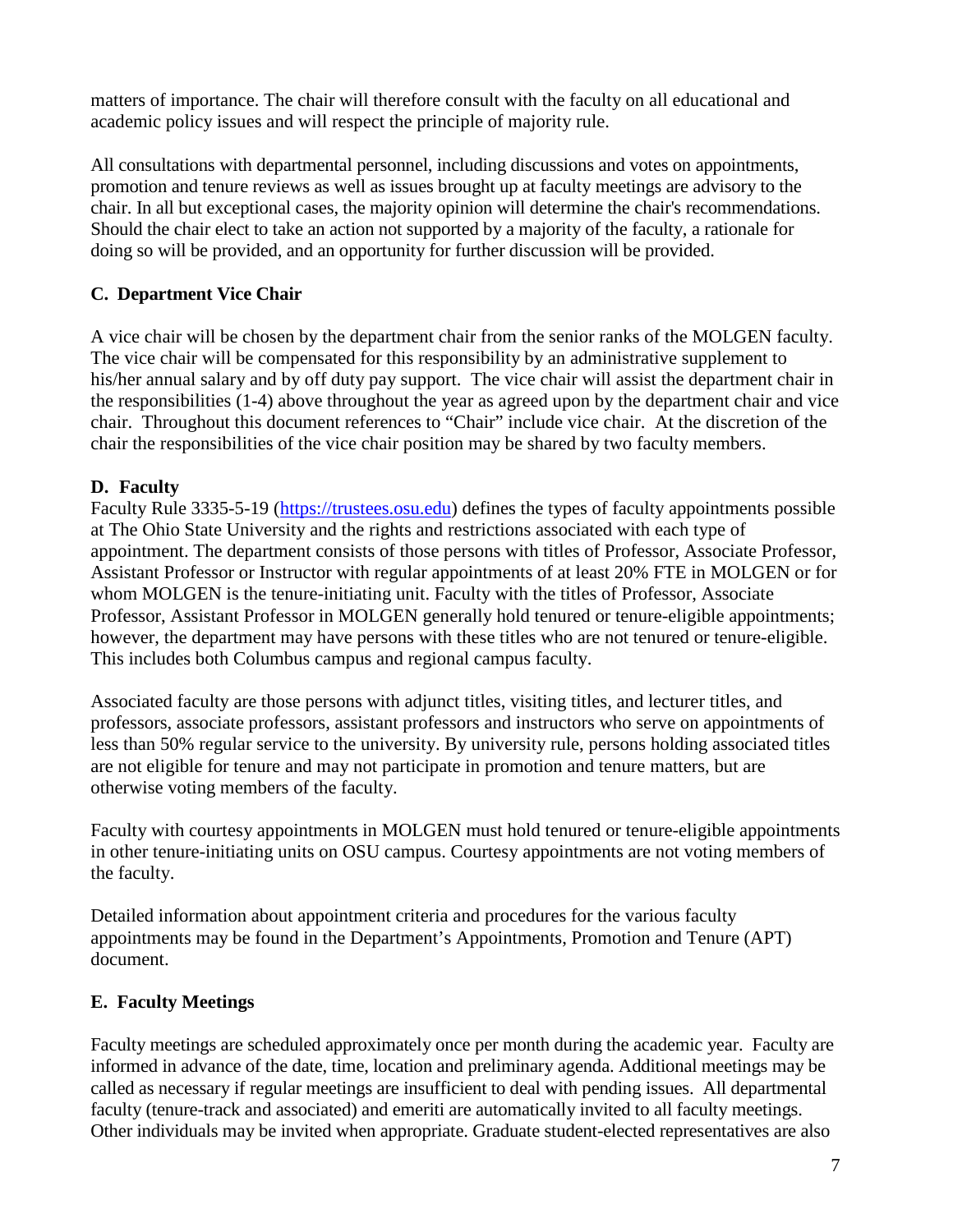invited to attend faculty meetings. Regular attendance at faculty meetings is expected of all faculty, both tenure-track and associated faculty.

Meeting agendas are prepared by the department chair in consultation with the chairs of committees, departmental representatives on college and university committees and individual faculty members who indicate items for discussion. Topics not included in the announced agenda may be added at the meeting by any participant, as time permits.

Voting at faculty meetings is limited to members of the tenure-track faculty with >20% appointments with the exception of P&T issues which are voted upon only by faculty with  $\geq 50\%$ regular appointments and whose TIU is the Department of Molecular Genetics. The faculty meeting representative of the MOLGEN Graduate Student Organization or his/her designate, associated faculty, faculty with courtesy appointments, and emeriti may attend faculty meetings and express their opinions and concerns on topics of discussion, but they are not voting members.

The faculty will recognize directed proxies for use in its faculty meetings (except for P&T decisions). A written, directed proxy addressing an announced motion or other agenda item may be assigned to another faculty member or to the chair when the faculty member assigning the proxy cannot attend the meeting, or when a faculty member must leave during the course of a meeting.

Directed proxies may be solicited. A directed proxy must specify the nature and extent of the assignment of proxy, including whether permission is granted to vote on amendments. That is, the proxy must specify a "yea" or "nay" vote on: 1) the un-amended motion only, or 2) the motion as amended, provided it retains the general attributes of the original motion, or 3) the motion, whether or not it is amended.

Minutes of faculty meetings will be taken and distributed to all members of the faculty and to representatives of MOLGEN Graduate Students before the next faculty meeting. A copy of the minutes will be maintained in the departmental office and may be viewed by any member of the department (i.e., tenure-track, associated, and courtesy faculty, staff and graduate students).

On matters submitted for formal voting, one half of the department's tenure-track faculty constitutes a quorum and a simple majority is required to pass or defeat a motion. Most issues of great importance are decided at a faculty meeting; many less important matters are settled by polling the faculty by email.

## **F. Committees**

### **Committee Assignments**

Departmental committees (with the exception of the Promotion and Tenure Committee) are constituted by faculty members appointed by the chair of the department. Membership and chairing of committees is open to all faculty, both tenure track and courtesy.

Each academic year the department chair will prepare a listing of standing departmental committee assignments. Faculty will be given an opportunity to supply input on the assignments before the assignments are finalized. Nominees for membership on college committees will be determined by mechanisms identical to that described for departmental committees. The dean of the college will appoint the standing college committees from the elected nominees.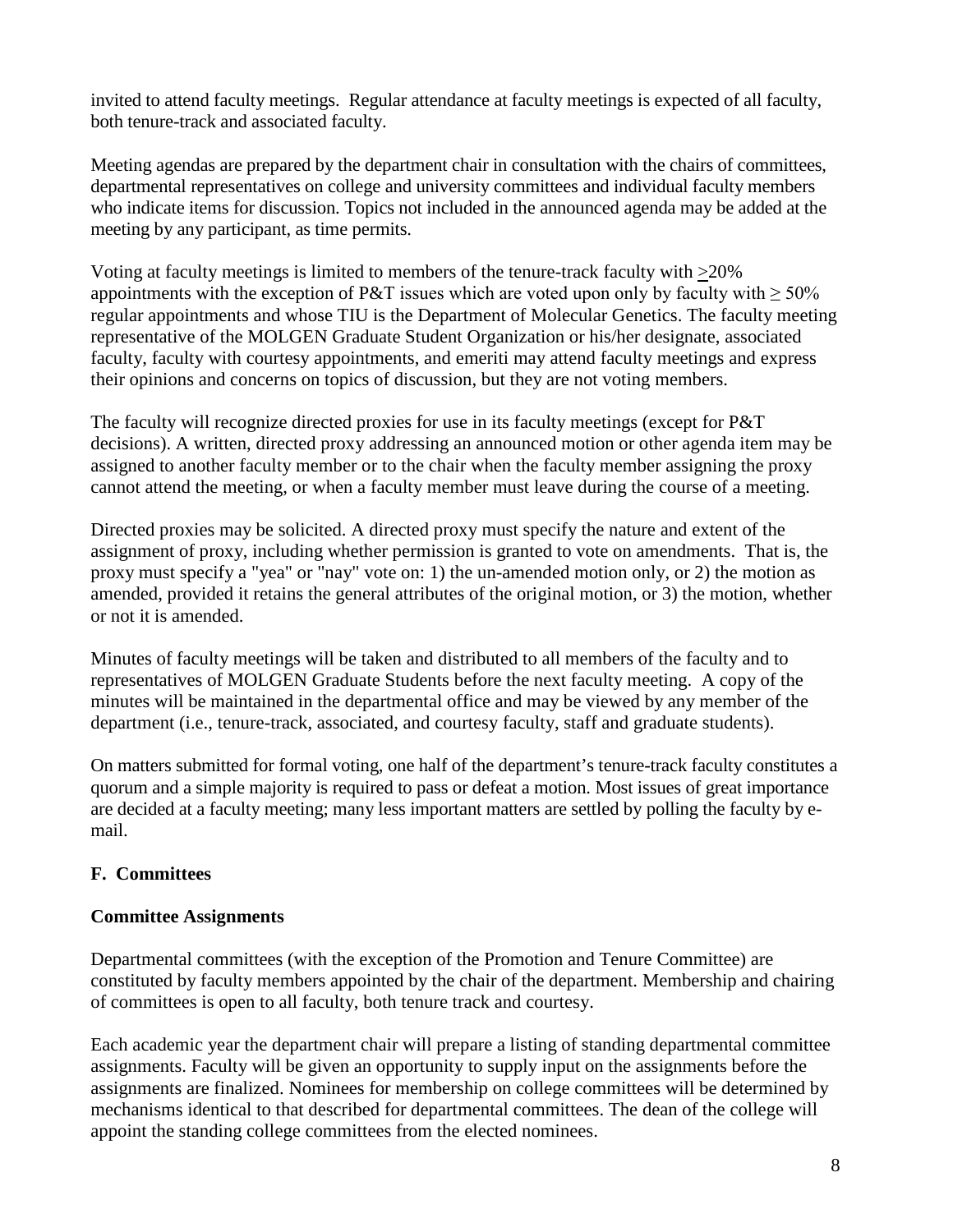The chair is an ex officio member of all department committees and may vote as a member on all committees except Promotion and Tenure. The eight standing committees are:

1. *Promotion and Tenure Committee (PTC)* – This committee evaluates and makes recommendations to the chair of the department regarding appointments, promotion and tenure. The PTC committees consist of all eligible departmental faculty at the rank or tenure status exceeding the candidate. The functions of these committees are described in the Appointments, Promotion and Tenure document for the Department of Molecular Genetics. The chair of the PTC for a given academic year is appointed at the beginning of each academic year by the department chair. The chair of the PTC may be re-appointed to consecutive terms.

In the performance of their duties, the PTC shall be guided by the appropriate Faculty Rules, guidelines provided by the Office of Academic Affairs and the Department's Appointments, Promotion and Tenure (APT) document (https://oaa.osu.edu/governance.html). In addition, the PTC will be guided by those recommendations prepared in consultation with and approved by the faculty of the department.

### **The PTC and its members are charged with the following duties:**

- Consideration of all matters related to tenure and promotion of regular faculty, and of issues related to reappointment of non-tenured faculty;
- Consideration of all matters related to the initial appointments and renewal of appointments of adjunct and courtesy faculty.

**2.** *Curriculum Committee* – The Curriculum Committee is composed of a chair, two other tenure track-faculty members and a graduate student representative. Additional faculty and undergraduate student members may also be appointed as necessary. If at all possible, the Curriculum Committee is chaired by the departmental representative to the College Curriculum Committee. The term of service for faculty is two years, with appointment terms staggered to provide overlap on the committee. The chair of the department will make the appointments. The graduate student representative is elected annually by the MOLGEN Graduate Student Organization.

## **The duties of the Curriculum Committee are to:**

- Oversee all matters related to development of and changes in the undergraduate and graduate curricula;
- Provide advice to the chair on scheduling of courses and faculty assignments to courses;
- Monitor and appraise the quality of the undergraduate curriculum so as to determine what changes might be necessary, and to report recommendations concerning such changes to the chair of the department and the faculty at least biennially;
- Monitor the graduate curriculum jointly with the graduate studies committee.
- Assist the chair of the department in responding to requests from other departments concerning the introduction or modification of courses that relate to, or interface with, the teaching of MOLGEN courses;
- Keep abreast of university education requirements and courses taught in other disciplines and professional schools, so as best carry out the above duties.

**3.** *Graduate Studies Advising Committee (MG-AGSC)* -- Graduate Studies Advising Committee (MG-AGSC) - This committee oversees the current students in the Ph.D. program and monitors the graduate curriculum in conjunction with the Curriculum Committee. The MG-AGSC is composed of four faculty members, one of whom will also be the chair of the Graduate Studies Recruiting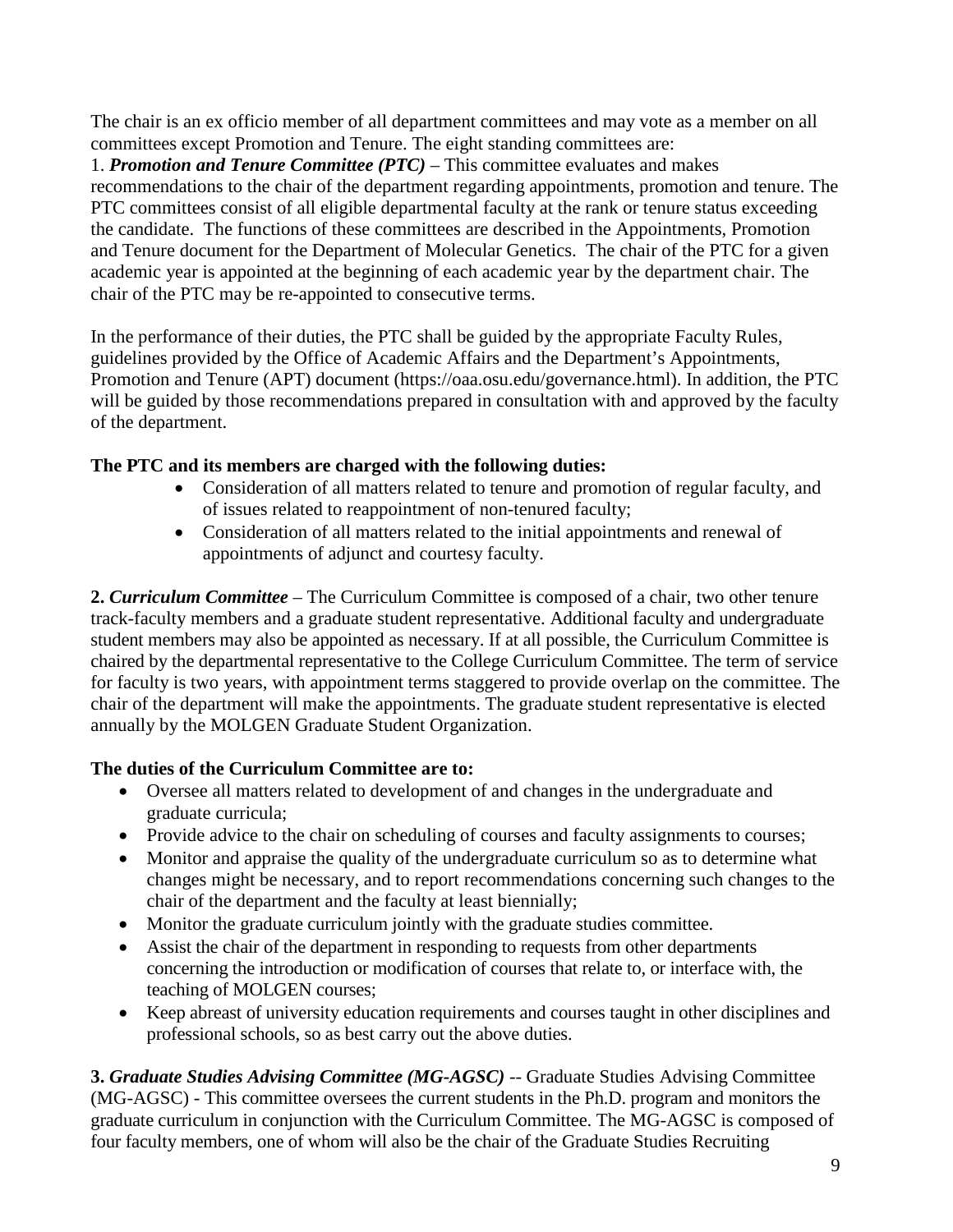Committee (see below). The chair of the MG-AGSC and faculty membership of the MG-AGSC are selected by the chair of the department. Faculty appointments with the exception of the committee chair are generally for two years, with one half of the faculty terms expiring each year. The term of the chair is generally 3+1 years, acting three years as chair and acting one additional year as committee member and advisor to the new chair. The new chair will be named from the committee membership.

### **The duties of the MG-AGSC include:**

- Evaluation, recommendation and monitoring of degree requirements
- Management of the rules for graduate studies, which emanate from the department, the graduate school and other units in the university concerned with graduate education;
- Monitoring of the progress to degree of current graduate students including timely completion of the candidacy exam and yearly thesis committee meetings
- Evaluating and appointing students as GTAs;
- Consulting with the department chair and the involved parties in facilitating resolution of student-faculty conflicts that have reached the point of creating a dysfunctional professional relationship;
- Coordinating nomination of current students for university awards and notification to students of external grant and research award programs;
- Coordination of yearly rotation talks and Falkenthal Colloquium
- Development, periodic revision, and enforcement of the rules and regulations set forth in the Department's Graduate Student Handbook. Updating the graduate program website to maintain current information relevant to the program;
- Coordination of the nomination and appointment of faculty to the MG Graduate Faculty;
- Regular MG faculty will be reviewed every five years by the GSC for Graduate Faculty status. According to the Graduate School Handbook, eligible P status faculty should be "engaged in an active program of research, scholarship, or creative activity, or demonstrate significant promise of establishing such a program". New Faculty coming to the department will be recommended for P Status based on the "promise of establishing" an active program of research, which is the criterion that has been used in the past. The following are the two criteria that should be met for continuation of P status:
	- a. Demonstrated scholarship activity by having published at least one original paper, review, book or book chapter in the past five years.
	- b. Participated in Graduate Student Instruction by having served at least once in the past five years as an advisor for a doctoral candidate or as a member of a doctoral or candidacy committee.

**4.** *Graduate Studies Recruiting Committee (MG-RGSC) --* Graduate Studies Recruiting Committee (MG-RGSC) - This committee oversees and coordinates recruitment of incoming students into the MG PhD program. The MG-RGSC is composed of four faculty members, one of whom will also be the chair of the Graduate Studies Steering Committee (see above). The chair and faculty membership of the MG-RGSC are selected by the chair of the department. The chair of the department and the chair of the MG-RGSC will work together to select two graduate student members of the MG-RGSC. Faculty appointments with the exception of the chair are generally for two years, with one half of the faculty terms expiring each year. The term of the chair is generally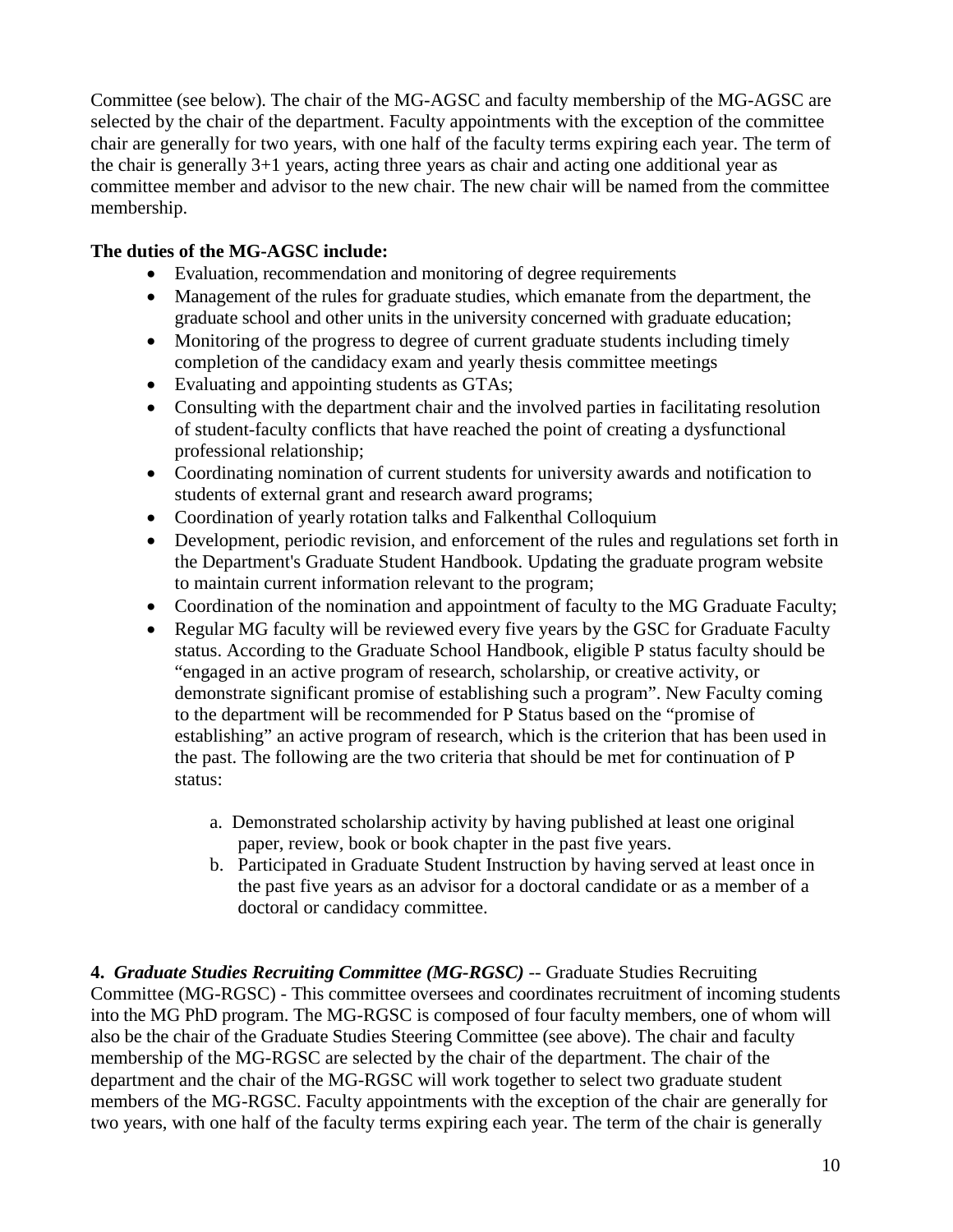3+1 years, acting three years as chair and acting one additional year as committee member and advisor to the new chair. The new chair will be named from the committee membership. The student appointments will generally be for two years, with one student appointment expiring each year. Student members will assist in recruitment efforts, but will not be active participants in admissions decisions.

## **The duties of the MG-RGSC include:**

- Evaluation, recommendation, and monitoring of admission standards
- Preparation and dissemination of materials to prospective students regarding the MG graduate program and admission to the program;
- Coordination of external recruiting activities;
- Coordination of recruitment, including initial screening of applicants' files and coordination and oversight of interviews;
- Evaluation and admission of applicants;
- Evaluation and nomination of applicants for university and other first year fellowships;

**5**. *Seminar Committee*- The Seminar Committee will be composed of three regular faculty, chosen by the department chair and one graduate student elected by the Graduate Student Organization. The department chair will appoint one faculty member as chair of this committee. Appointments will be for two years with committee appointments staggered to provide overlap from year to year. The duties of the Seminar Committee include:

- Oversight and development of the department seminar program.
- Solicit recommendations for speakers from the faculty, post-docs, graduate students, and from those recommendations develop a semester seminar schedule.
- The Seminar Committee chair or host will contact possible speakers, determine their availability, and coordinate their local arrangements.

**6.** *Recognition and Awards Committee* – The charge of this committee is to promote the recognition of research, teaching, and service activities by the faculty, graduate and undergraduate students. This committee is composed of three regular faculty and one graduate student. The chair and faculty membership is selected by the chair of the department. The graduate student representative is elected annually by the Graduate Student Organization. Appointments will be for two years with committee appointments staggered to provide overlap from year to year.

The duties of the Recognition and Awards Committee include:

- Recognition of research activities by the faculty, graduate and undergraduate students;
- Recognition of teaching and service activities by the faculty, graduate and undergraduate students;
- Dissemination of information on the research accomplishments of the faculty and staff and students to the university, local and the national community;
- The committee will identify potential award programs with the assistance of the chair and review and nominate qualified faculty, staff and students for university, regional, national and international awards. In this endeavor, the committee will request recommendations from the faculty, staff and students.
- Nomination of candidates for awards and preparation of nomination packages.

**7.** *Diversity Committee* - The Diversity Committee is composed of a chair, two additional tenure-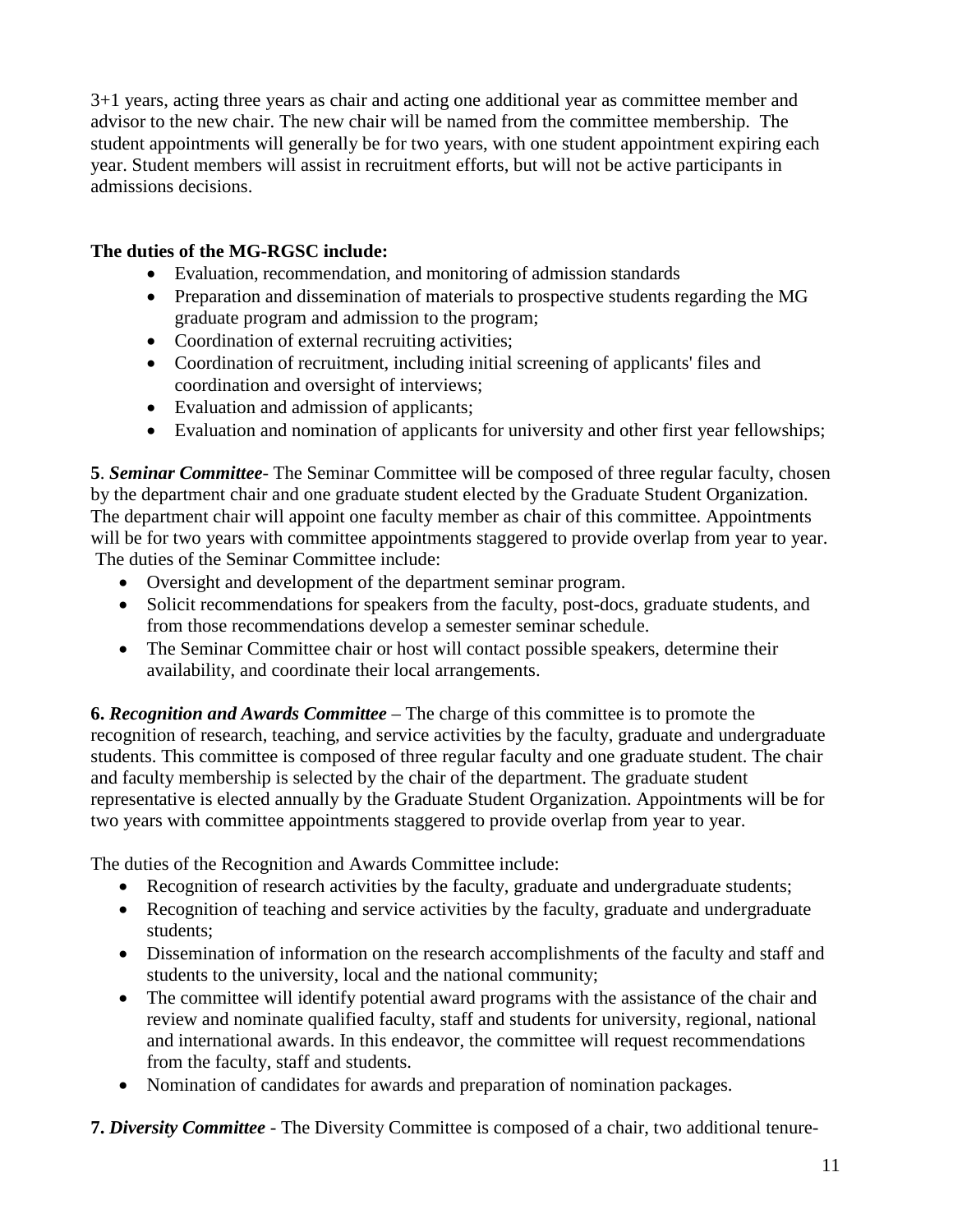track members of the faculty, one staff member, one graduate student, and one undergraduate student. The staff member and students serve one-year terms and are elected by their respective constituencies. Faculty terms are two years, with one half of the faculty being appointed annually by the chair of the department who also identifies the chair of this committee.

The duties of the Diversity Committee are to:

- Review on a regular basis, but at least annually, all department, college and university regulations concerning the fostering and maintenance of diversity in gender, ethnicity, culture, and outlook;
- Make recommendations to the faculty for modifying departmental policies and regulations when necessary;
- Work with the chair in surveying diversity climate in the department and identify ways to increase diversity.

**8.** *Ad Hoc Committees* – Ad hoc committees will be formed by the chair as necessary to address special issues that may arise. Assignments to these committees will be based on the interests of individual faculty members and the needs of the department. The members and chair of such committees will be appointed by the chair of the department.

# **Special Appointees and Representatives**

*1. Undergraduate Coordinator* **-** An undergraduate student coordinator will be responsible for coordinating undergraduate student activities, including the MOLGEN Student Organization, student advising, student transfer credit evaluation, and honors student activities. The undergraduate student coordinator will be selected by the chair on an annual basis. The chair, in consultation with undergraduate coordinator, will identify an undergraduate to serve on the Curriculum Committee.

*2. Student Representation* **-** Graduate students have a vested interest in the operation and future of the department. In that spirit, there will be a graduate student member on all standing committees with the exception of the Promotion and Tenure Committee. Only in circumstances involving personnel decisions or disciplinary hearings should the graduate student representative be excused.

*3. Faculty Representatives* **–** Unless otherwise specified in the college's Pattern of Administration, faculty representatives to various college and university Committees will be appointed by the chair or elected by the faculty when election is specified. The length of tenure on the committee will be determined by consultation between the chair and the faculty member.

*4. Other Representation* **-** Faculty with courtesy appointments in MOLGEN and staff are expected to be actively involved in department committee work and specific members may be appointed by the chair. These appointments may be in addition to the membership listings described above for each committee.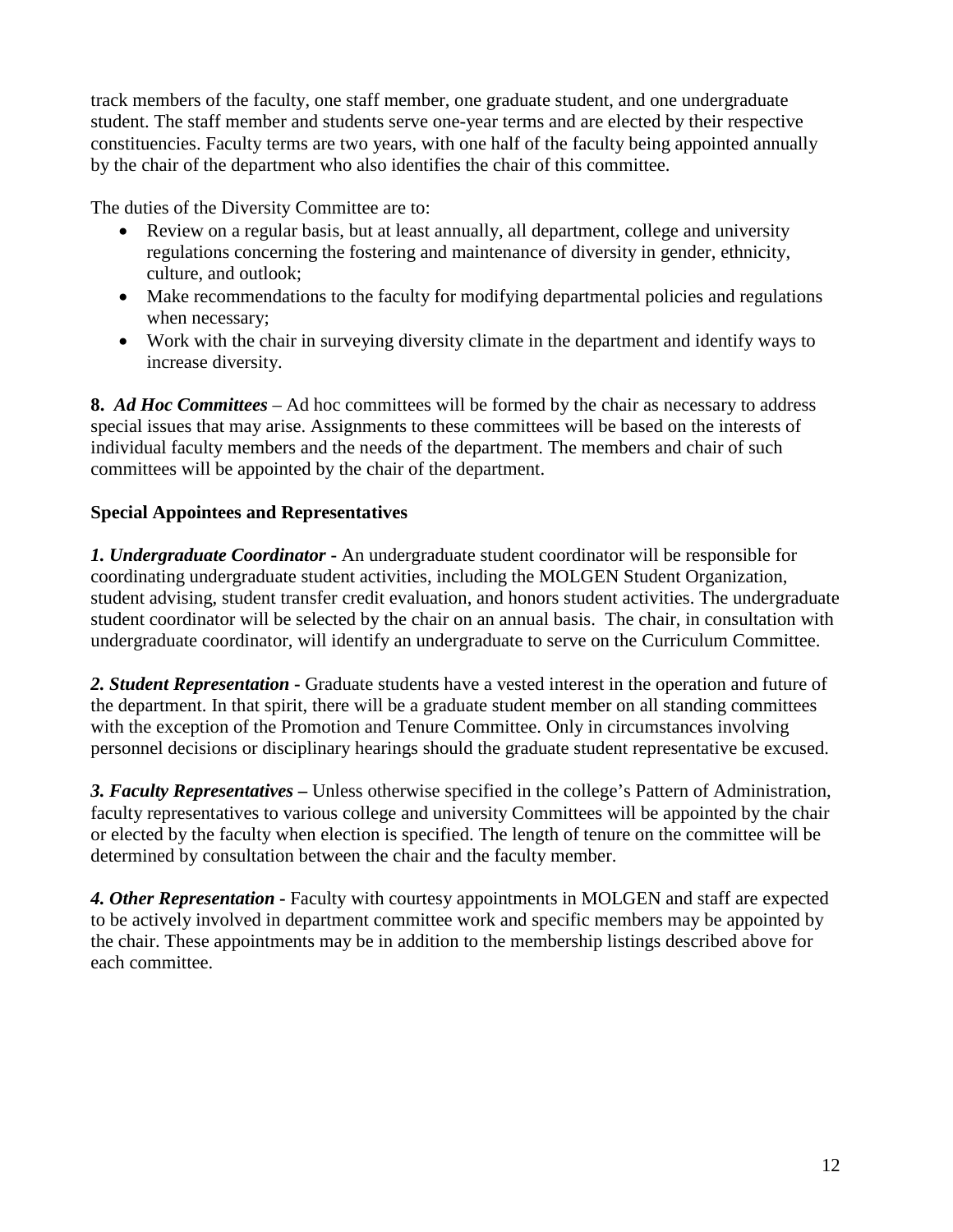## **IV. FACULTY DUTIES AND RESPONSIBILITIES**

The department follows the Office of Academic Affairs required policy and guidelines as put forth in http://oaa.osu.edu/handbook.html.

(The following policy does not constitute a contractual obligation. Fluctuations in demands and resources in the Department and College, and the individual circumstances of faculty members, may warrant temporary deviations from the policy.)

Faculty duties and responsibilities reflect the structure of the faculty appointment and the mission and goals of the department. These duties and responsibilities include support of high quality, comprehensive programs in undergraduate and graduate instruction, generation and dissemination of new knowledge, and service to the university and professional and public sectors. Each faculty member is expected to maintain an active program of activities in each of these areas, although the relative contributions to specific areas may vary among faculty members and through time.

A full-time faculty member's primary professional commitment is to The Ohio State University and the guidelines below are based on that commitment. Faculty who have professional commitments outside of Ohio State during on-duty periods (including teaching at another institution; conducting research for an entity outside of Ohio State; external consulting) must disclose and discuss these with the chair in order to ensure that no conflict of commitment exists. Information on faculty conflicts of commitment is presented in the OAA Faculty Conflict of Commitment policy [\(http://oaa.osu.edu/assets/files/documents/conflictofcommitment.pdf\)](http://oaa.osu.edu/assets/files/documents/conflictofcommitment.pdf).

## **A. Undergraduate and Graduate Instruction**

The department actively maintains instructional activities for undergraduate and graduate students from throughout the university. Formal lecture-based courses (with or without laboratory exercises) and research-oriented seminars are offered to serve the needs of undergraduate and graduate students. Formal research courses and research advising and mentoring are offered on an individual basis to undergraduate and graduate students. Faculty members are expected to use their knowledge and teaching expertise in not only molecular genetics, but when appropriate, also in allied areas such as biology and molecular and cellular and developmental biology. In addition, faculty members are responsible for informal teaching and advising of undergraduates in the MOLGEN major and Arts and Sciences Honors programs, and preparing undergraduates for applying to graduate and professional schools. Faculty serve on examination and thesis/dissertation committees of graduate students, assist with manuscript review and grant applications, and mentor graduate teaching and research associates (GTAs and GRAs).

All faculty in the department are expected to participate in teaching activities, which include formal classroom teaching as well as individualized instruction. Salaried faculty are expected to devote approximately 35% of their effort to instructional activities. This may be increased for faculty members who are not active in carrying out a funded research program.

Classroom teaching responsibilities: A typical full time (9 month) tenure-track faculty member with a 100% appointment in the department will be responsible for classroom instruction as assigned by the chair in accordance with the member's expertise and needs in undergraduate courses in molecular genetics, plant, cell and developmental biology and the Center for Life Science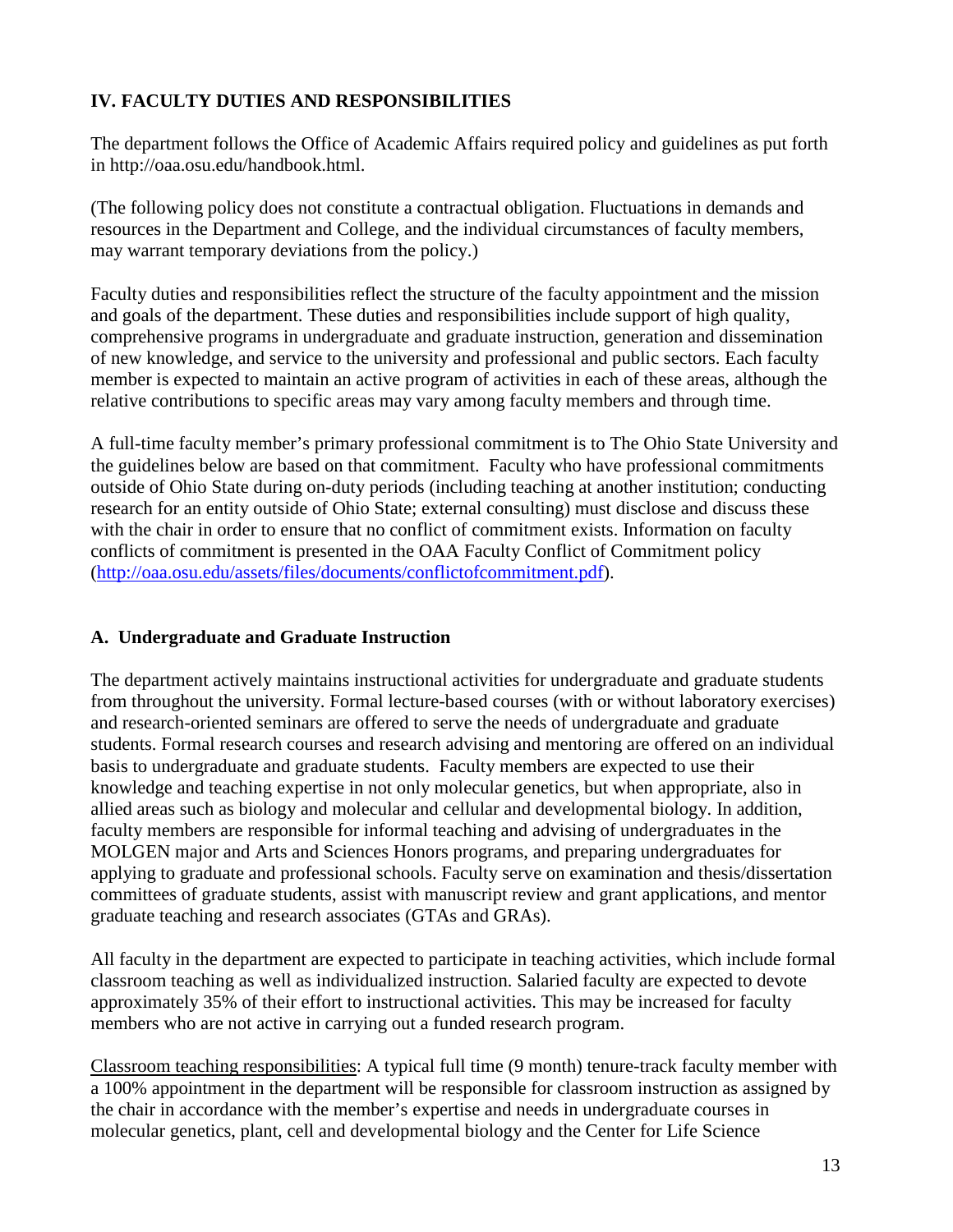Education (CLSE) and the graduate students in the department graduate program and interdisciplinary graduate programs such as Molecular and Cellular and Developmental Biology (MCDB), Ohio State Biochemistry Program (OSBP), and the Biomedical Sciences Graduate Program. Since most courses in the department are team taught, the formal instruction will usually be distributed among several different courses and represent the equivalent of fifty lecture hours of instruction. This teaching load is expected of research active faculty with significant external funding.

Other instructional activities in which faculty will participate include:

- Preparation, development, and revision of materials for use in each semester's course offering(s), including not only new research results, but also the teacher's own research results;
- Supervision and mentoring of Graduate Teaching Associates;
- Recruitment and mentoring of graduate students in the MOLGEN program or other relevant graduate program(s) in which a faculty member is a direct supervisor;
- Assistance in the mentoring of graduate students not under the faculty member's direct advising through service on graduate student research advisory/exam committees, supervising students doing laboratory rotations, and/or training students from other laboratories in techniques.
- Supervision and mentoring of undergraduate students, advising Honors students in preparation of curricula for Honors in the Liberal Arts and research proposals for Graduation with Distinction (research) programs, support and advising of the process of application to graduate and professional school through counseling, and preparation of letters of recommendation, as the supervisor of student assistants in laboratory and field situations, and/or as a mentor in supervised undergraduate research courses (e.g., 4998, 4998H, 4999, 4999H).

## **B. Research**

Scholarly research activities are essential to the continued development of all areas of the biological and life sciences, and they form an essential part of the department's mission. Faculty members are expected to develop and pursue an active, high quality program of research scholarship that will result in the following:

- Publication of papers, reporting on the results of original research, in refereed journals;
- Publication of review papers and invited chapters in books;
- Publication of books:
- Presentation of original research at local, national and international meetings of professional societies, and invited seminars at colleges, universities and research institutions.

Additional details about evaluation of research productivity are discussed in department's APT document (Appointment, Promotion and Tenure Criteria and Procedures). For example, the chair will assess research productivity for annual evaluations on the basis of the last three academic years, with the greatest weight given to the most recent year.

Faculty will also engage in:

- Preparation and submission of proposals to extramural granting agencies;
- Maintenance of extramural funding sufficient to support the research activities of the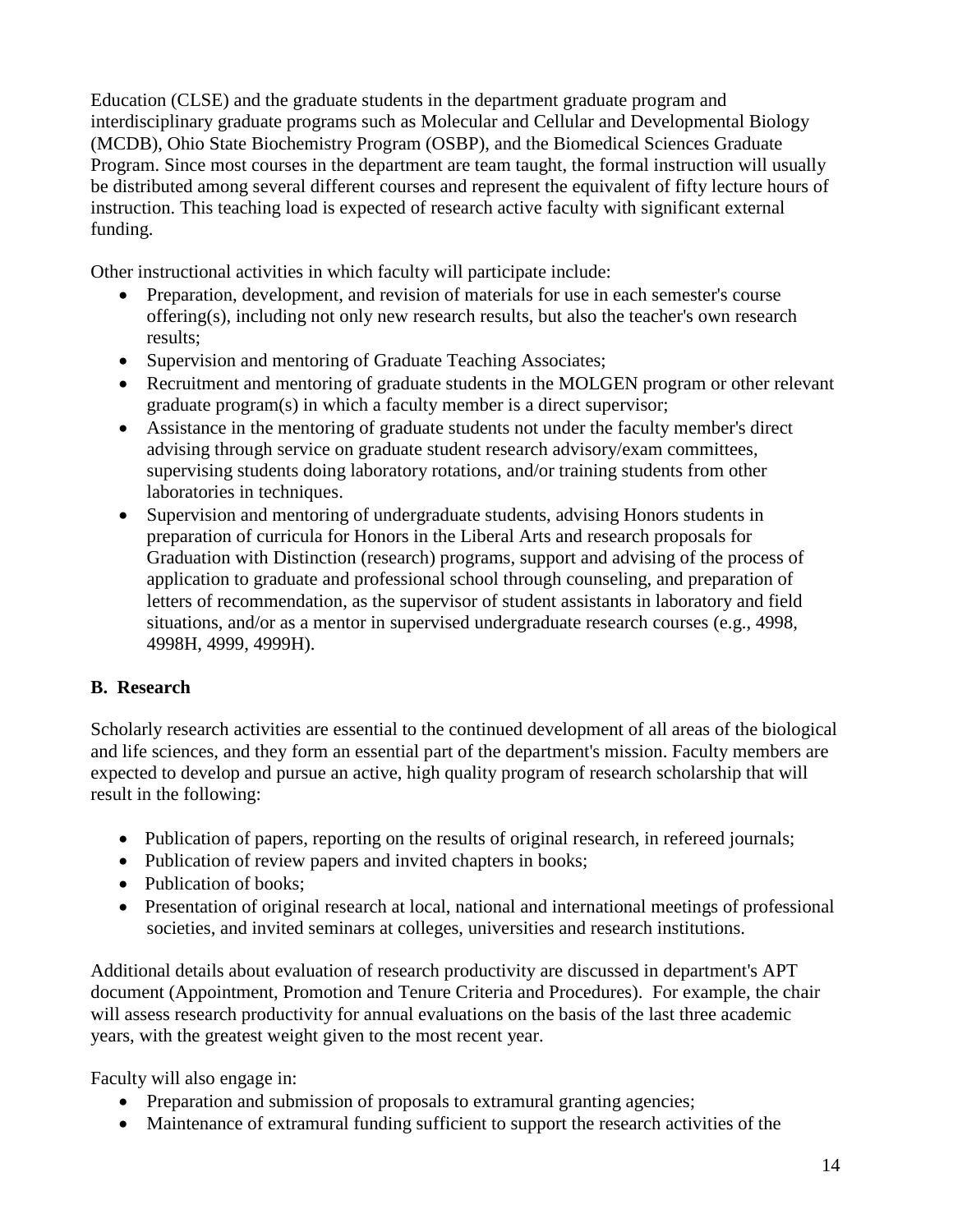laboratory and research group (including graduate students and post-doctoral fellows).

# **C. Service**

The service component of each faculty member's duties and responsibilities reflects the need for university scholars to contribute to university governance, professional organizations, and society as a whole, and to share fully and intimately in the intellectual and scholarly life of the university. All faculty are expected to participate in the following types of service:

- Active, contributory membership on standing committees at the department level and appointed or elected governance bodies of committees at the college or university level;
- Significant involvement in professional societies and/or agencies, with the level of service increasing from assistant professor (e.g. ad hoc reviewer for professional journals and/or granting agencies, symposium organizer, society committee member) to professor (e.g. editorial board member, agency panel member, elected officer of professional societies).

New members of the faculty normally have fewer responsibilities for service than do senior members, but a variety of opportunities exist for untenured assistant professors in this area and are summarized below.

*1. University service* - New faculty are unlikely to be elected to governing bodies such as the University Senate or Graduate Council, but many responsibilities in university service are assigned by the chair of the department; faculty members with interests in serving on specific committees should make these interests known to the chair. Furthermore, each year the University Senate asks members of the faculty if they are interested in serving on Senate committees, and faculty members are encouraged to indicate such an interest.

*2. Professional service* - All faculty are expected to participate in one or more professional societies or organizations. Elected office or committee assignments come to relatively few young scientists. Nevertheless, offers to help established committees or in routine matters at a conference are often welcomed and can lead to additional responsibilities for a new member in an organization. Most individuals who are involved in research and publishing will be asked to review manuscripts for publication and grant applications. Records of such activities should be kept.

*3. Public service* **-** Public speaking invitations and requests for assistance normally come to more established members of the faculty. However, anyone can become involved in public service by offering to answer phone calls and letters sent to the department requesting specialized information. Judging at science fairs and participation in paraprofessional groups, or involvement in science programs in the public schools, offer additional opportunities for public service.

# **D. Mechanisms for Departure from Expected Average Levels of Activity**

The standard mechanism for departure from minimal loads will be by negotiation between a faculty member and the chair of the department. Reasons for a departure from minimal expectations include, but are not restricted to:

• A faculty member's contributions to research, as evidenced by exceptional extramural funding or outstanding research accomplishments resulting in publications in the most prestigious journals;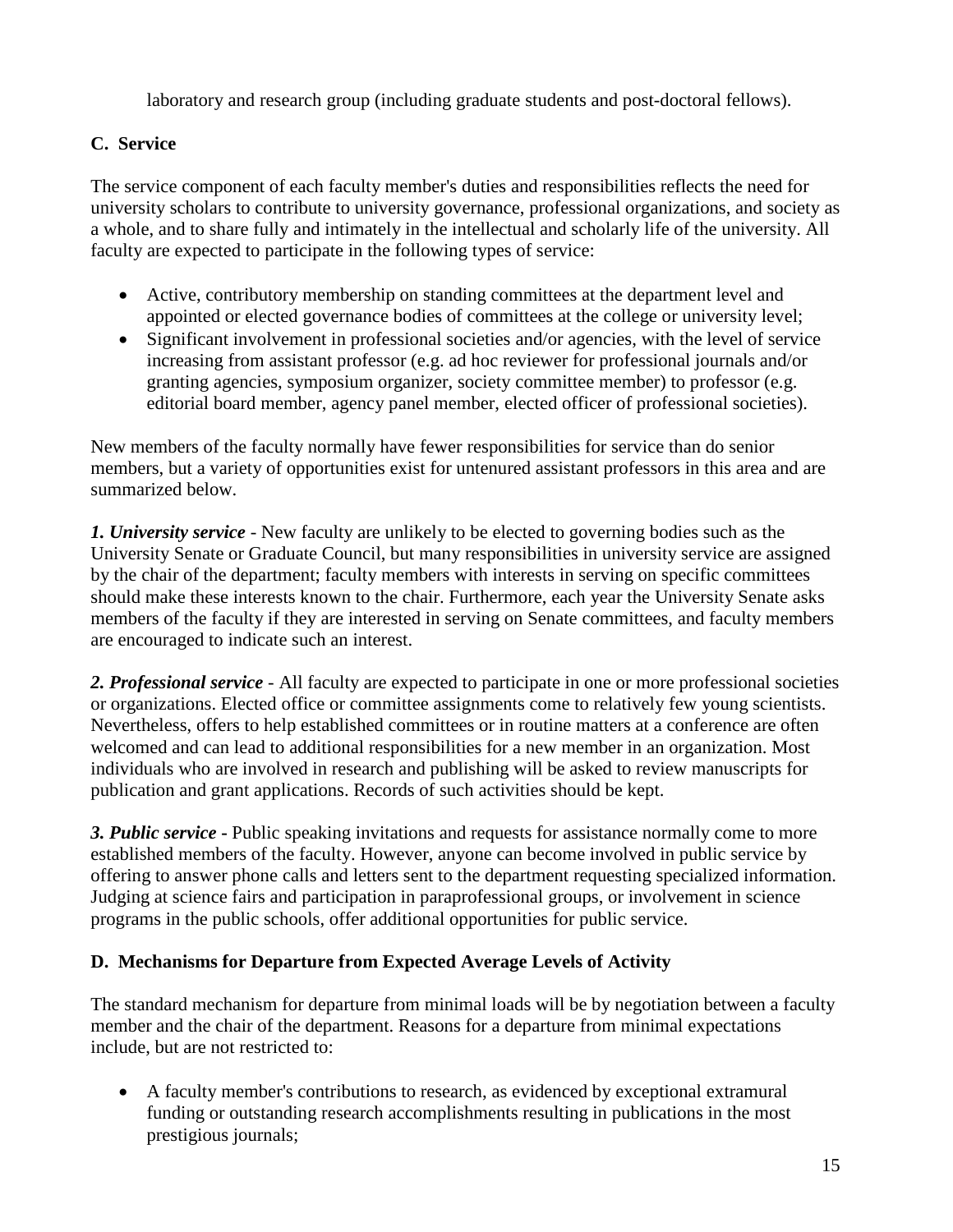- A faculty member's contributions to teaching, as evidenced by the presentation of exceptionally numerous, unusually time/effort consumptive and/or large-enrollment courses;
- A faculty member's contributions to service, as evidenced by participation on exceptionally responsible or time-consuming departmental or university committees or other forms of departmental or university administrative duties;
- Conversely, absence of external funding for extended time periods can lead to increased teaching loads. Research inactive faculty will have significantly increased teaching responsibilities.

Newly appointed, untenured faculty may receive lighter teaching and service assignments during a temporary period of acclimation and start-up.

### **Special Assignments**

Information on special assignments (SAs) is presented in the Office of Academic Affairs Special Assignment Policy [\(http://oaa.osu.edu/assets/files/documents/specialassignment.pdf\)](http://oaa.osu.edu/assets/files/documents/specialassignment.pdf). The information provided below supplements these policies.

Reasonable efforts will be made to award SA opportunities to all other faculty members subject to the quality of faculty proposals, including their potential benefit to the department or university and the need to assure that sufficient faculty are always present to carry out department work. The chair's recommendation to the dean regarding an SA proposal will be based on the quality of the proposal and its potential benefit to the department or university and to the faculty member as well as the ability of the department to accommodate the SA at the time requested.

### **Associated Faculty**

Compensated associated faculty members are expected to contribute to the university's mission via teaching or research depending on the terms of their individual appointments.

Faculty members with tenure-track titles and appointments <50% FTE will have reduced expectations based on their appointment level.

Expectations for compensated visiting faculty members will be based on the terms of their appointment and are comparable to that of tenure-track faculty members except that service is not required.

The standard teaching assignment for full-time lecturers is eight courses per academic year.

# **V. ADMINISTRATIVE PHILOSOPHY AND PROCEDURES**

## **A. Parental Modification of Duties**

The Department of Molecular Genetics strives to be a family-friendly unit in its efforts to recruit and retain high quality faculty members. To this end, the department is committed to adhering to the College of Arts and Science's guidelines on parental modification of duties to provide its faculty members flexibility in meeting work responsibilities within the first year of childbirth/adoption. See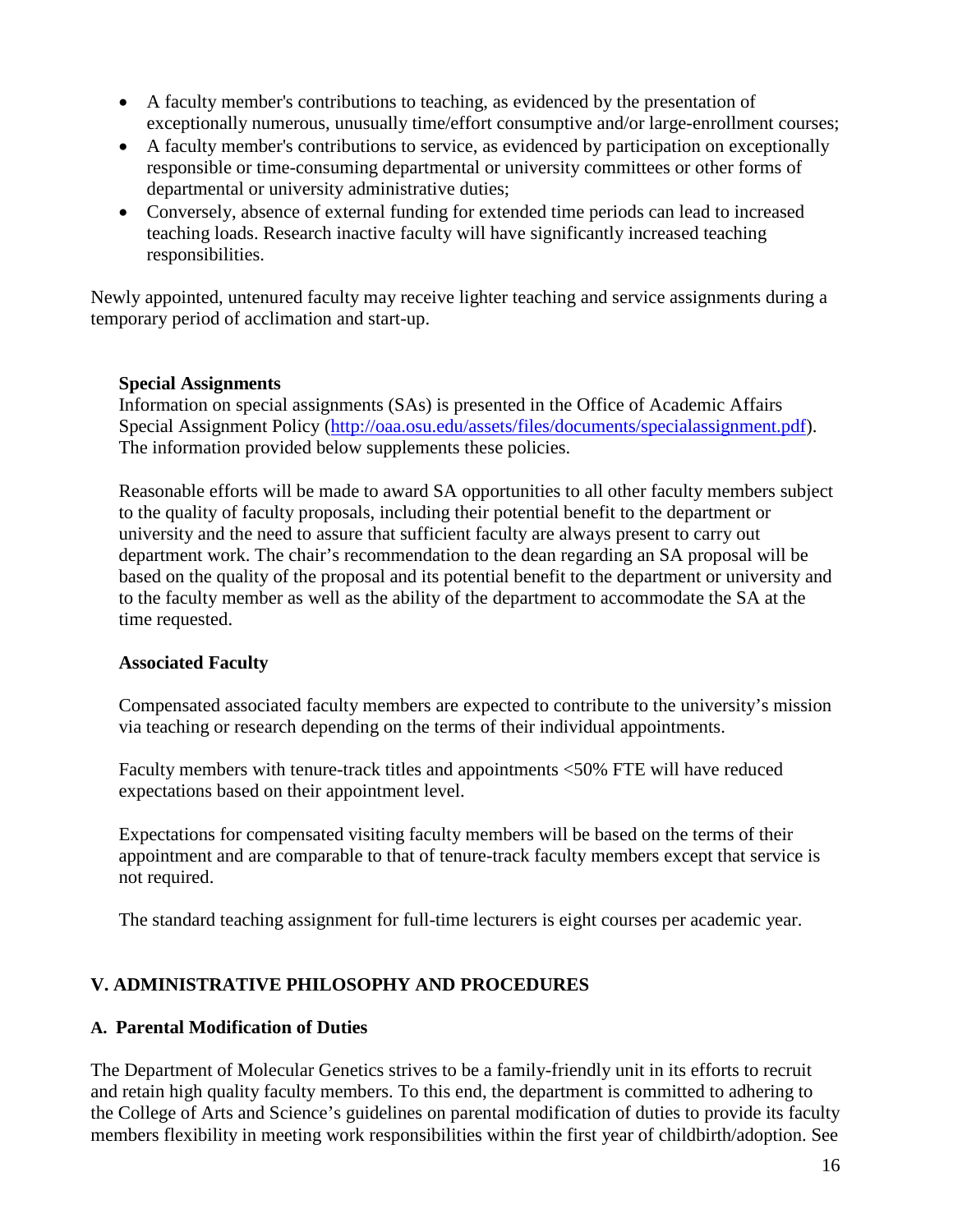the college pattern of administration at [\(http://oaa.osu.edu/governance.html\)](http://oaa.osu.edu/governance.html) for details.

The faculty member requesting the modification of duties for childbirth/adoption and the department chair should be creative and flexible in developing a solution that is fair to both the individual and the unit while addressing the needs of the university. Expectations must be spelled out in an MOU that is approved by the dean.

### **B. Course Offerings and Teaching Schedules**

The department chair will work with the Curriculum Committee to determine the pattern of course offerings and potential instructor assignments at least one year in advance. The department chair will then consult at least annually with each faculty member to discuss that person's teaching preferences. The ideal would be for each faculty member to teach the courses he/she wants to on a schedule he/she devises. The faculty and department chair will work towards that ideal contingent on the demands of the curriculum. Faculty teaching assignments as to courses taught and when must adhere to the realization that certain courses need to be taught for the curricula, both graduate and undergraduate, to function effectively. While every effort will be made to accommodate the individual preferences of faculty, the department's first obligation is to offer the courses needed by students at times most likely to meet student needs. A scheduled course that does not attract the minimum number of students required by Faculty Rule 3335-8-17 [\(https://trustees.osu.edu\)](https://trustees.osu.edu/) will normally be cancelled and the faculty member scheduled to teach that course will be assigned to another course for that or a subsequent semester. In making final teaching assignments, the chair will be guided by a combination of the curricular needs, the wishes of the faculty member, the departmental faculty workload, the projected course enrollment, and the plans/expectations of the faculty member for that year.

## **C. Allocation of Department Resources**

The department operating budgets are allocated by the colleges to the departments to support the following activities: (1) supplies and services needed to implement the teaching program, (2) supplies and services necessary to the smooth operation of the department office, the faculty and staff offices, teaching laboratories, and ancillary department facilities, (3) equipment purchase, maintenance, and repair, especially for equipment used for teaching, and (4) to the degree possible after (1-3) are met, supplemental funding for research-related activities of the faculty and graduate students.

The chair will discuss the department budget at least annually with the faculty and attempt to achieve consensus regarding the use of funds across general categories. However, final decisions on budgetary matters rest with the chair.

The smooth operation of the department requires that the operating budget pay for telephones, fax services, voicemail, mailing expenses, routine office supplies, and routine repairs to infrastructure. These costs will not be part of faculty discretionary funding. They will be budgeted separately and monitored. Should it appear that a given person or laboratory group is expending an unreasonable amount on any of these services, the chair and department office manager will meet with the faculty member to rectify the situation.

Discretionary research funds can be requested for such items as travel to meetings, reprints, research equipment matching funds or repair costs, and research expenses (for a limited period) of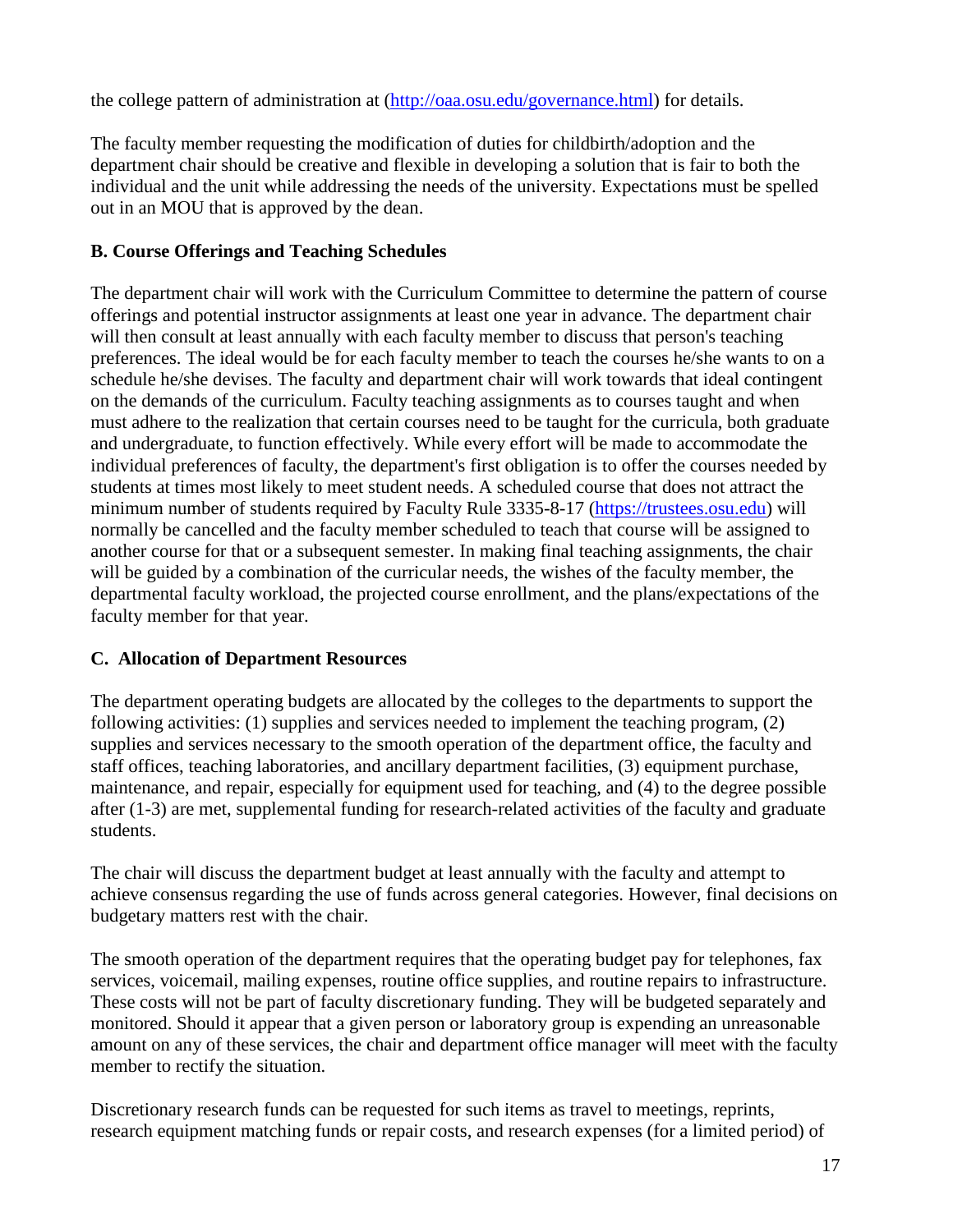graduate students. Departmental research funds will be very limited, and are not expected to be a substitute for extramural funding. Faculty may also receive discretionary funding to help carry them for a short time between grants or to aid in the development of pilot projects needed for subsequent grant proposals.

Grant funds will not be micro-managed by the department office. The department chair and department office manager will monitor the monthly Project Financial Summaries for Office of Sponsored Programs (OSP) accounts and the monthly fiscal statements for other grant types. It is the responsibility of the Principal Investigators to work with OSP to manage their funds. The department will only become directly involved with a faculty member's grant if it appears to be in danger of running a deficit. The only OSP paperwork that needs to be brought to the department office for the chair's signature and approval are the travel reimbursement forms for trips that exceed the originally approved funds by >20% and the PA-005 forms to allow a proposal to be submitted.

The department's specials budget is allocated for the support of graduate teaching associates and other instructional staff (other than regular faculty).

## **D. Department - Graduate School - Graduate Student Relationships**

Ohio State has a unique administrative structure for graduate programs. The department is part of the Division of Natural and Mathematical Sciences (NMS) and the College of Arts and Sciences (CAS) and receives its budget (including faculty, staff and GTA lines) from that source. The primary administrative responsibility for fiscal management falls to the department chair, including budgeting, staff/faculty evaluation, and fiscal probity.

The department faculty are also members of the MOLGEN Graduate Faculty (and often the graduate faculty of other departments and programs). The graduate faculty and its graduate programs receive their charge and responsibilities from the Dean of the Graduate School, and the local administration is delegated to the Chair of the Graduate Studies Committee by the Graduate School.

As a consequence of this dual responsibility, graduate students must operate within two management systems simultaneously. Their admission to graduate work and all subsequent aspects of their academic graduate program are governed by the rules of the Graduate School and administered by the Graduate Studies Committee. However, their employment as a GTA or GRA is governed by the department through the specials budget allocated by the dean of the college. The final responsibility for decisions on appointment/non-reappointment and stipend levels for GTAs will reside with the department chair, in accordance with the university rules. GTA Workload guidelines, rules for graduate study in MOLGEN, and other academic matters will be the responsibility of the Graduate Studies Committee. Students employed as GRAs on grants are governed by OSP, OAA, and granting agency rules.

Decisions on assignments of GRAs on extramural funds to incoming students and to continuing students will be done by the Graduate Studies Committee in concert with the Principal Investigator of the project. It will be assumed that any student admitted as a full-time, non-conditional student with institutional support will continue to receive support as long as he/she is making adequate progress towards a degree and performs adequately in his/her GTA/GRA duties, pursuant to the rules of the graduate program.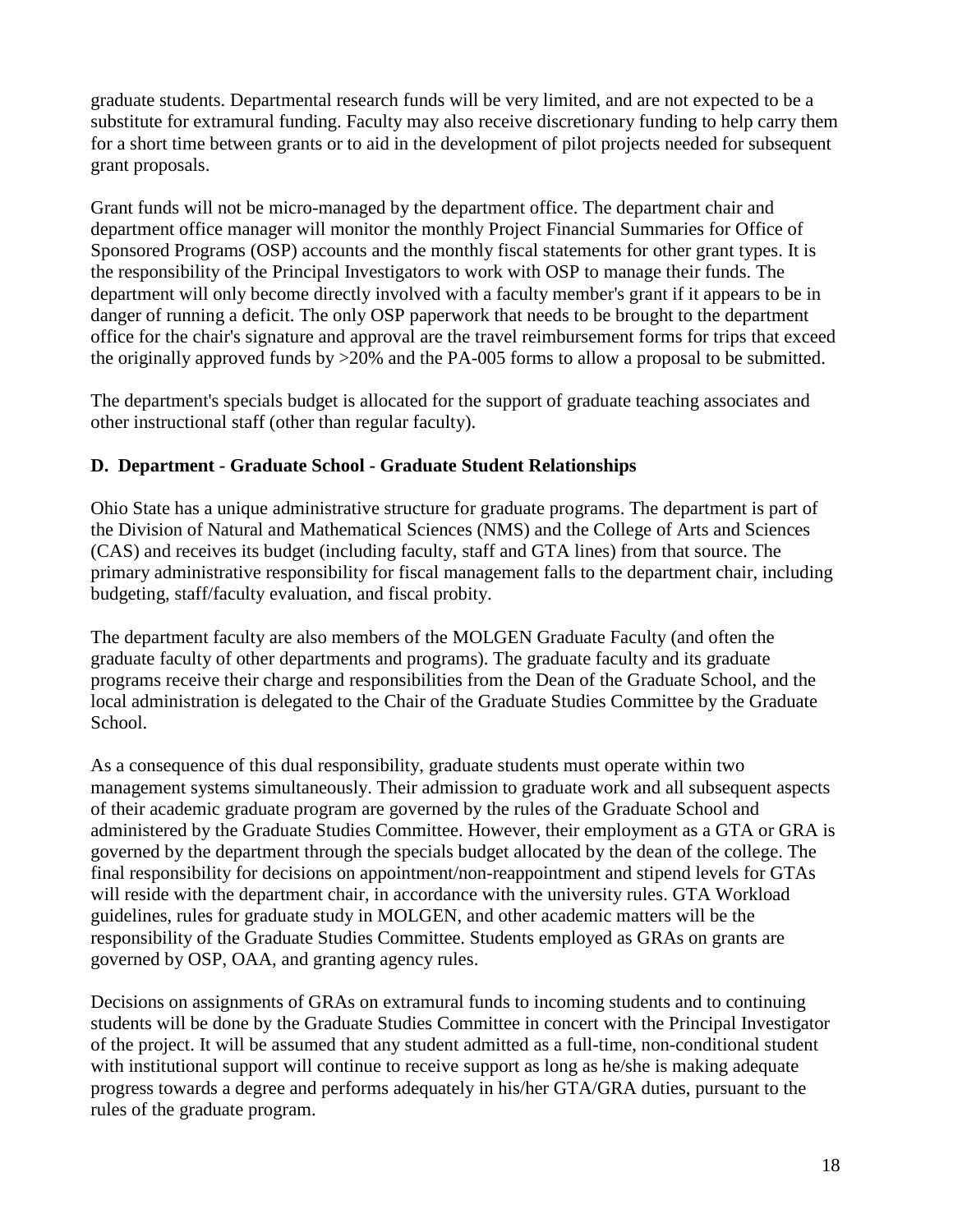### **E. Annual Staff and GTA Evaluations**

All Administrative and Professional and Civil Service staff will be formally evaluated each spring according to the procedures established in the current guidelines of the Office of Human Resources.

### **F. Leaves and Absences**

The University's policies with respect to leaves and absences are set forth in the Office of Academic Affairs' *Policies and Procedures Handbook* <http://oaa.osu.edu/handbook.html> and Office of Human Resources Policies and Forms website<https://hr.osu.edu/policies-forms> and college policies at [https://intranet.asc.ohio-state.edu/.](https://intranet.asc.ohio-state.edu/) The information provided below supplements these policies.

### *1. Discretionary Absence*

Faculty are expected to complete an e-leave request [\(https://eleave.osu.edu\)](https://eleave.osu.edu/) well in advance of a planned absence (e.g. as for attendance at a professional meeting or to engage in consulting) to provide time for its consideration and approval and time to assure that instructional and other commitments are covered. Discretionary absence from duty is not a right and the chair retains the authority to disapprove a proposed absence when it will interfere with instructional or other comparable commitments. Such an occurrence is most likely when the number of absences in a particular semester is substantial. Faculty Rules require that the Office of Academic Affairs approve any discretionary absence of more than 10 consecutive business days (see Faculty Rule 3335-5-08).

### *2. Absence for Medical Reasons*

When absences for medical reasons are anticipated, faculty members are expected to complete an eleave request as early as possible. When such absences are unexpected, the faculty member, or someone speaking for the faculty member, should let the chair know promptly so that instructional and other commitments can be managed. Faculty members are always expected to use sick leave for any absence covered by sick leave (personal illness, illness of family members, medical appointments). Sick leave is a benefit to be used—not banked. See OHRPolicy 6.27 for details: https://hr.osu.edu/policies-forms.

## *3. Unpaid Leaves of Absence*

The university's policies with respect to unpaid leaves of absence and entrepreneurial leaves of absence are set forth in OHR Policy 6.45, [www.hr.osu.edu/policy/index.aspx.](http://www.hr.osu.edu/policy/index.aspx) The information provided below supplements these policies. Professional reasons would include an opportunity to accept a visiting appointment at another institution. A faculty member desiring an unpaid leave of absence should submit a written request for the absence as far in advance as possible of the time for which the leave is desired. Approval will be based on, but not limited to, the nature of the request, the extent to which the faculty member's responsibilities can be covered or deferred during the proposed absence, and the positive or negative impact on the department of the proposed absence. Unpaid leaves of absence require the approval of the dean, Office of Academic Affairs.

## *4. Faculty Professional Leave*

A Faculty Professional Leave (FPL) constitutes a more formal departure from regular academic duties than a Special Assignment and may be one, or two semesters in length. FPLs may involve salary reductions and other considerations established by the Ohio legislature and University Board of Trustees and faculty considering an FPL should fully acquaint themselves with these policies [\(http://oaa.osu.edu/assets/files/documents/facultyprofessionalleave.pdf\)](http://oaa.osu.edu/assets/files/documents/facultyprofessionalleave.pdf) before applying for leave.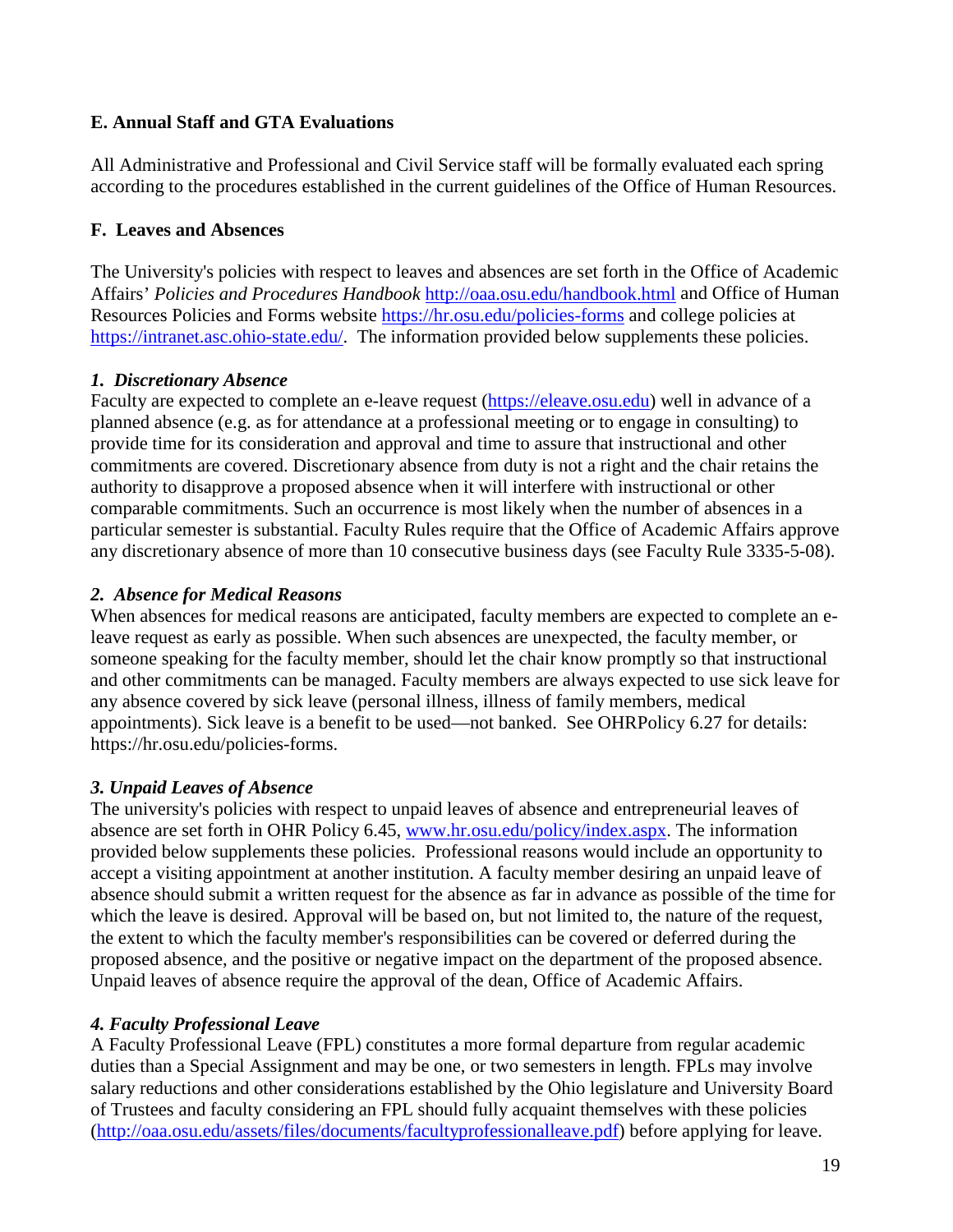Faculty members who desire an FPL should discuss the matter with the department chair during their annual evaluation or as soon thereafter as possible. If the Chair agrees, then the submission of a full proposal articulating the purpose and nature of the FPL is appropriate. Because FPL proposals must be approved by the dean, Office of Academic Affairs, and Board of Trustees before they may be implemented, faculty should submit FPL proposals for a particular year no later than the end of Autumn term of the preceding year, except when the development of an unexpected opportunity precludes such timing.

The chair's recommendation to the dean regarding an FPL proposal will be based on the quality of the proposal and its potential benefit to the department and to the faculty member as well as the ability of the department to accommodate the leave at the time requested.

## **G. Supplemental Compensation and Paid External Consulting Activity**

Information on faculty supplemental compensation is presented in the OAA Policy on Faculty Compensation [\(http://oaa.osu.edu/assets/files/documents/facultycompensation.pdf\)](http://oaa.osu.edu/assets/files/documents/facultycompensation.pdf). Information on paid external consulting is presented in the university's Policy on Faculty Paid External Consulting [\(http://oaa.osu.edu/assets/files/documents/paidexternalconsulting.pdf\)](http://oaa.osu.edu/assets/files/documents/paidexternalconsulting.pdf). The information provided below supplements these policies. The department adheres to these policies in every respect. In particular, this department expects faculty members to carry out the duties associated with their primary appointment with the university at a high level of competence before seeking other incomeenhancing opportunities. All activities providing supplemental compensation must be approved by the department chair regardless of the source of compensation. External consulting (beyond what is allowed by the university) must also be approved. Approval will be contingent on the extent to which a faculty member is carrying out regular duties at an acceptable level, the extent to which the extra income activity appears likely to interfere with regular duties, and the academic value of the proposed consulting activity to the department. In addition, it is university policy that faculty may not spend more than one business day per week on compensated activities and external consulting combined.

Faculty who fail to adhere to the university's policies on these matters, including seeking approval for external consulting, will be subject to disciplinary action

## **H. Financial Conflicts of Interest**

Information on faculty financial conflicts of interest is presented in the university's Policy on Faculty Financial Conflict of Interest [\(http://orc.osu.edu/files/2013/02/Policy-on-Faculty-Financial-](http://orc.osu.edu/files/2013/02/Policy-on-Faculty-Financial-Conflict-of-Interest.pdf)[Conflict-of-Interest.pdf\)](http://orc.osu.edu/files/2013/02/Policy-on-Faculty-Financial-Conflict-of-Interest.pdf). A conflict of interest exists if financial interests or other opportunities for tangible personal benefit may exert a substantial and improper influence upon a faculty member or administrator's professional judgment in exercising any university duty or responsibility, including designing, conducting or reporting research.

Faculty members with external funding or otherwise required by university policy are required to file conflict of interest screening forms annually and more often if prospective new activities pose the possibility of financial conflicts of interest. Faculty who fail to file such forms or to cooperate with university officials in the avoidance or management of potential conflicts will be subject to disciplinary action.